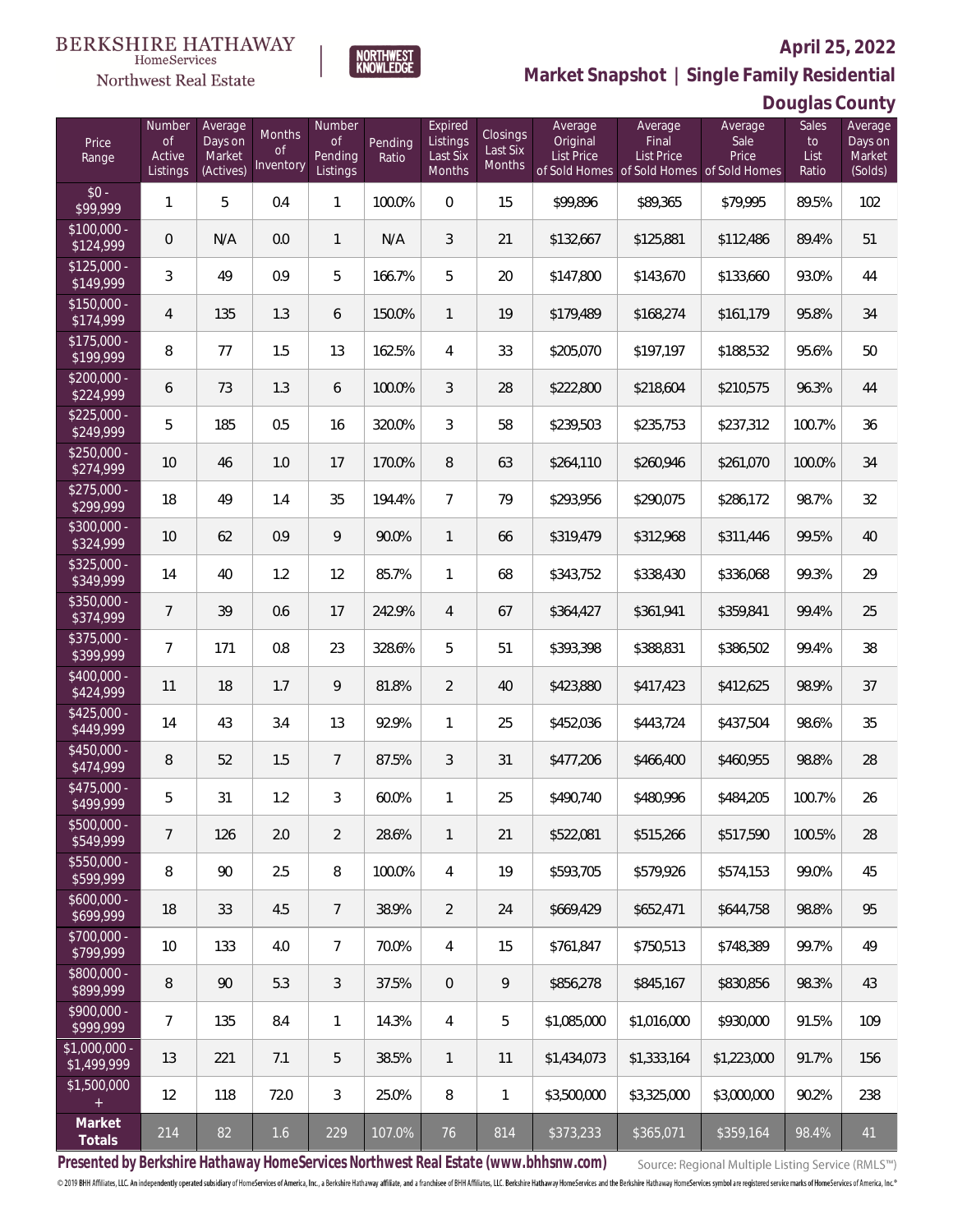### Northwest Real Estate



### **April 25, 2022 Market Snapshot | Single Family Residential**

# **NE Roseburg**

| Price<br>Range               | Number<br>of<br>Active<br>Listings | Average<br>Days on<br>Market<br>(Actives) | Months<br>Οf<br>Inventory | Number<br><b>of</b><br>Pending<br>Listings | Pending<br>Ratio | Expired<br>Listings<br>Last Six<br>Months | Closings<br>Last Six<br>Months | Average<br>Original<br><b>List Price</b> | Average<br>Final<br>List Price<br>of Sold Homes of Sold Homes of Sold Homes | Average<br>Sale<br>Price | Sales<br>to<br>List<br>Ratio | Average<br>Days on<br>Market<br>(Solds) |
|------------------------------|------------------------------------|-------------------------------------------|---------------------------|--------------------------------------------|------------------|-------------------------------------------|--------------------------------|------------------------------------------|-----------------------------------------------------------------------------|--------------------------|------------------------------|-----------------------------------------|
| $$0 -$<br>\$99,999           | 1                                  | 5                                         | 6.0                       | $\overline{0}$                             | 0.0%             | $\overline{0}$                            | $\mathbf{1}$                   | \$125,000                                | \$95,000                                                                    | \$85,000                 | 89.5%                        | 190                                     |
| $$100,000 -$<br>\$124,999    | 0                                  | N/A                                       | 0.0                       | $\overline{0}$                             | N/A              | $\overline{0}$                            | $\overline{2}$                 | \$115,000                                | \$115,000                                                                   | \$108,500                | 94.3%                        | 19                                      |
| $$125,000 -$<br>\$149,999    | $\overline{0}$                     | N/A                                       | 0.0                       | $\overline{0}$                             | N/A              | $\overline{2}$                            | 6                              | \$147,400                                | \$142,567                                                                   | \$134,417                | 94.3%                        | 36                                      |
| $$150,000 -$<br>\$174,999    | 0                                  | N/A                                       | 0.0                       | $\overline{0}$                             | N/A              | $\overline{0}$                            | $\mathbf{1}$                   | \$190,000                                | \$170,000                                                                   | \$163,500                | 96.2%                        | 161                                     |
| $$175,000 -$<br>\$199,999    | $\overline{a}$                     | 81                                        | 4.0                       | $\overline{2}$                             | 100.0%           | $\overline{0}$                            | 3                              | \$204,667                                | \$195,133                                                                   | \$195,967                | 100.4%                       | 31                                      |
| $$200,000 -$<br>\$224,999    | $\overline{0}$                     | N/A                                       | 0.0                       | $\overline{0}$                             | N/A              | $\overline{0}$                            | $\mathbf{1}$                   | \$220,000                                | \$220,000                                                                   | \$221,800                | 100.8%                       | 69                                      |
| $$225,000 -$<br>\$249,999    | $\overline{0}$                     | N/A                                       | 0.0                       | $\mathbf{1}$                               | N/A              | $\overline{0}$                            | 6                              | \$232,800                                | \$232,800                                                                   | \$235,885                | 101.3%                       | 35                                      |
| $$250,000 -$<br>\$274,999    | $\mathbf{1}$                       | 180                                       | 0.5                       | $\overline{2}$                             | 200.0%           | $\overline{2}$                            | 11                             | \$258,791                                | \$258,591                                                                   | \$261,664                | 101.2%                       | 41                                      |
| $$275,000 -$<br>\$299,999    | $\overline{2}$                     | 3                                         | 1.7                       | $\overline{7}$                             | 350.0%           | $\overline{0}$                            | $\overline{7}$                 | \$293,986                                | \$287,700                                                                   | \$286,857                | 99.7%                        | 48                                      |
| $$300,000 -$<br>\$324,999    | $\mathbf{1}$                       | $\overline{4}$                            | 0.8                       | $\mathbf{1}$                               | 100.0%           | $\overline{0}$                            | 8                              | \$314,250                                | \$313,625                                                                   | \$312,150                | 99.5%                        | 22                                      |
| $$325,000 -$<br>\$349,999    | $\overline{2}$                     | 16                                        | 6.0                       | $\mathbf{1}$                               | 50.0%            | $\overline{0}$                            | $\overline{2}$                 | \$337,000                                | \$337,000                                                                   | \$335,500                | 99.6%                        | 19                                      |
| $$350,000 -$<br>\$374,999    | 0                                  | N/A                                       | 0.0                       | $\mathbf{1}$                               | N/A              | $\overline{0}$                            | 5                              | \$361,380                                | \$358,380                                                                   | \$358,820                | 100.1%                       | 17                                      |
| \$375,000 -<br>\$399,999     | $\overline{0}$                     | N/A                                       | 0.0                       | $\mathbf{1}$                               | N/A              | $\mathbf{1}$                              | 5                              | \$392,940                                | \$392,960                                                                   | \$388,260                | 98.8%                        | 33                                      |
| $$400,000 -$<br>\$424,999    | 3                                  | 20                                        | 4.5                       | $\mathbf{1}$                               | 33.3%            | $\overline{0}$                            | $\overline{4}$                 | \$408,350                                | \$409,625                                                                   | \$405,500                | 99.0%                        | 37                                      |
| $$425,000 -$<br>\$449,999    | 1                                  | 299                                       | N/A                       | 3                                          | 300.0%           | $\overline{0}$                            | $\mathbf 0$                    | N/A                                      | N/A                                                                         | N/A                      | N/A                          | N/A                                     |
| $$450,000 -$<br>\$474,999    | $\mathbf{1}$                       | $\overline{0}$                            | 3.0                       | $\overline{2}$                             | 200.0%           | $\overline{0}$                            | $\overline{2}$                 | \$454,125                                | \$454,125                                                                   | \$454,125                | 100.0%                       | 16                                      |
| $$475,000 -$<br>\$499,999    | 0                                  | N/A                                       | 0.0                       | $\overline{0}$                             | N/A              | $\overline{0}$                            | $\overline{4}$                 | \$518,875                                | \$479,250                                                                   | \$482,500                | 100.7%                       | 22                                      |
| $$500,000 -$<br>\$549,999    | 0                                  | N/A                                       | 0.0                       | $\overline{0}$                             | N/A              | $\overline{0}$                            | 3                              | \$529,300                                | \$514,633                                                                   | \$509,667                | 99.0%                        | 31                                      |
| $$550,000 -$<br>\$599,999    | 1                                  | 473                                       | 2.0                       | $\mathbf 0$                                | 0.0%             | $\mathbf 0$                               | $\mathfrak{Z}$                 | \$583,267                                | \$579,933                                                                   | \$577,467                | 99.6%                        | 6                                       |
| $$600,000 -$<br>\$699,999    | 3                                  | 35                                        | 18.0                      | $\overline{0}$                             | 0.0%             | $\overline{0}$                            | $\mathbf{1}$                   | \$659,000                                | \$659,000                                                                   | \$640,000                | 97.1%                        | 40                                      |
| $$700,000 -$<br>\$799,999    | 0                                  | N/A                                       | N/A                       | $\overline{2}$                             | N/A              | $\mathbf 0$                               | 0                              | N/A                                      | N/A                                                                         | N/A                      | N/A                          | N/A                                     |
| $$800,000 -$<br>\$899,999    | $\mathbf 0$                        | N/A                                       | N/A                       | $\mathbf{1}$                               | N/A              | $\overline{0}$                            | 0                              | N/A                                      | N/A                                                                         | N/A                      | N/A                          | N/A                                     |
| $$900,000 -$<br>\$999,999    | 1                                  | 47                                        | N/A                       | $\mathbf 0$                                | 0.0%             | $\mathbf 0$                               | 0                              | N/A                                      | N/A                                                                         | N/A                      | N/A                          | N/A                                     |
| \$1,000,000 -<br>\$1,499,999 | $\theta$                           | N/A                                       | N/A                       | $\mathbf{1}$                               | N/A              | $\mathbf 0$                               | 0                              | N/A                                      | N/A                                                                         | N/A                      | N/A                          | N/A                                     |
| \$1,500,000<br>$+$           | $\mathbf 0$                        | N/A                                       | N/A                       | $\mathbf 0$                                | N/A              | $\mathbf 0$                               | $\mathbf 0$                    | N/A                                      | N/A                                                                         | N/A                      | N/A                          | N/A                                     |
| Market<br>Totals             | $19$                               | 72                                        | $1.5$                     | 26                                         | 136.8%           | $5\overline{)}$                           | 75                             | \$321,843                                | \$316,762                                                                   | \$315,314                | 99.5%                        | 35                                      |

**Presented by Berkshire Hathaway HomeServices Northwest Real Estate (www.bhhsnw.com)**

Source: Regional Multiple Listing Service (RMLS™)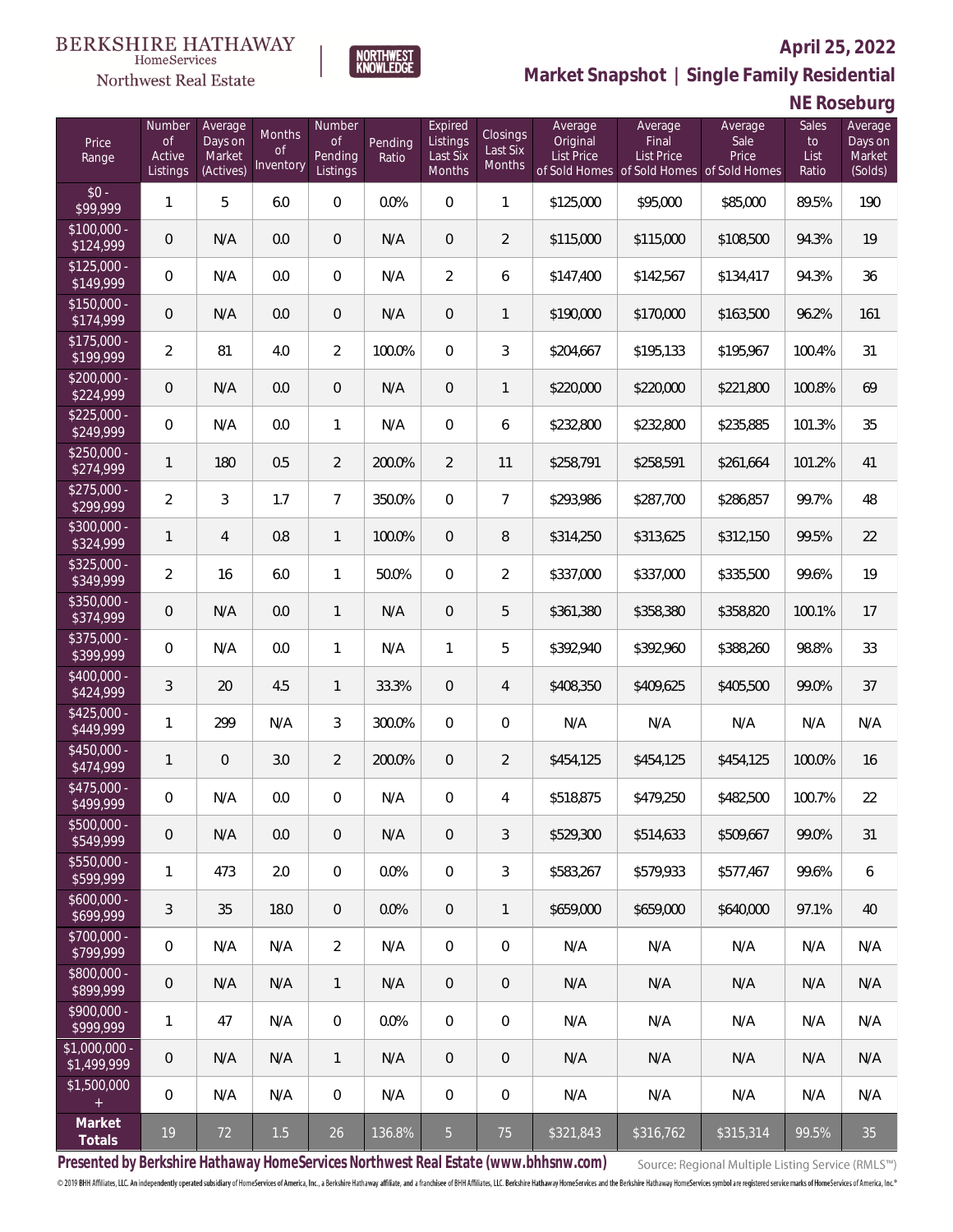### Northwest Real Estate



## **Market Snapshot | Single Family Residential**

### **NW Roseburg**

**April 25, 2022**

| Price<br>Range               | Number<br>of<br>Active<br>Listings | Average<br>Days on<br>Market<br>(Actives) | Months<br>0f<br>Inventory | Number<br><b>of</b><br>Pending<br>Listings | Pending<br>Ratio | Expired<br>Listings<br>Last Six<br>Months | Closings<br>Last Six<br><b>Months</b> | Average<br>Original<br><b>List Price</b> | Average<br>Final<br>List Price<br>of Sold Homes of Sold Homes of Sold Homes | Average<br>Sale<br>Price | Sales<br>to<br>List<br>Ratio | Average<br>Days on<br>Market<br>(Solds) |
|------------------------------|------------------------------------|-------------------------------------------|---------------------------|--------------------------------------------|------------------|-------------------------------------------|---------------------------------------|------------------------------------------|-----------------------------------------------------------------------------|--------------------------|------------------------------|-----------------------------------------|
| $$0 -$<br>\$99,999           | $\overline{0}$                     | N/A                                       | 0.0                       | $\overline{0}$                             | N/A              | $\overline{0}$                            | $\mathbf{1}$                          | \$140,000                                | \$125,000                                                                   | \$90,000                 | 72.0%                        | 116                                     |
| $$100,000 -$<br>\$124,999    | 0                                  | N/A                                       | 0.0                       | $\overline{0}$                             | N/A              | $\overline{0}$                            | $\overline{2}$                        | \$134,950                                | \$117,450                                                                   | \$112,450                | 95.7%                        | 26                                      |
| $$125,000 -$<br>\$149,999    | $\overline{0}$                     | N/A                                       | 0.0                       | $\overline{2}$                             | N/A              | $\overline{0}$                            | $\mathbf{1}$                          | \$163,000                                | \$159,500                                                                   | \$140,000                | 87.8%                        | 48                                      |
| $$150,000 -$<br>\$174,999    | 0                                  | N/A                                       | 0.0                       | $\overline{0}$                             | N/A              | $\overline{0}$                            | $\mathbf{1}$                          | \$185,000                                | \$179,900                                                                   | \$174,900                | 97.2%                        | 69                                      |
| $$175,000 -$<br>\$199,999    | $\overline{0}$                     | N/A                                       | 0.0                       | $\overline{0}$                             | N/A              | $\overline{0}$                            | $\mathbf{1}$                          | \$190,000                                | \$190,000                                                                   | \$190,000                | 100.0%                       | $\mathbf{1}$                            |
| $$200,000 -$<br>\$224,999    | 0                                  | N/A                                       | 0.0                       | $\overline{0}$                             | N/A              | $\overline{0}$                            | $\mathfrak{Z}$                        | \$219,933                                | \$219,933                                                                   | \$218,000                | 99.1%                        | 16                                      |
| $$225,000 -$<br>\$249,999    | $\overline{0}$                     | N/A                                       | 0.0                       | $\overline{0}$                             | N/A              | $\overline{0}$                            | $\mathfrak{Z}$                        | \$261,600                                | \$241,633                                                                   | \$238,333                | 98.6%                        | 61                                      |
| $$250,000 -$<br>\$274,999    | $\mathbf{1}$                       | 10                                        | N/A                       | $\mathbf{1}$                               | 100.0%           | $\mathbf{1}$                              | $\overline{0}$                        | N/A                                      | N/A                                                                         | N/A                      | N/A                          | N/A                                     |
| $$275,000 -$<br>\$299,999    | $\overline{2}$                     | 176                                       | 4.0                       | $\overline{0}$                             | 0.0%             | $\overline{0}$                            | $\mathfrak{Z}$                        | \$299,300                                | \$299,300                                                                   | \$288,000                | 96.2%                        | 18                                      |
| $$300,000 -$<br>\$324,999    | $\mathbf{1}$                       | 10                                        | 2.0                       | $\mathbf{1}$                               | 100.0%           | $\overline{0}$                            | 3                                     | \$324,933                                | \$309,933                                                                   | \$304,967                | 98.4%                        | 33                                      |
| $$325,000 -$<br>\$349,999    | $\overline{0}$                     | N/A                                       | 0.0                       | 3                                          | N/A              | $\overline{0}$                            | 6                                     | \$362,283                                | \$345,617                                                                   | \$338,067                | 97.8%                        | 28                                      |
| $$350,000 -$<br>\$374,999    | $\overline{2}$                     | 10                                        | 1.3                       | $\mathbf{1}$                               | 50.0%            | $\overline{0}$                            | 9                                     | \$370,811                                | \$366,967                                                                   | \$358,101                | 97.6%                        | 37                                      |
| $$375,000 -$<br>\$399,999    | $\overline{0}$                     | N/A                                       | 0.0                       | 3                                          | N/A              | $\overline{0}$                            | $\overline{7}$                        | \$384,457                                | \$384,457                                                                   | \$385,643                | 100.3%                       | 13                                      |
| \$400,000 -<br>\$424,999     | $\mathbf{1}$                       | 17                                        | 0.5                       | $\overline{0}$                             | 0.0%             | $\overline{0}$                            | 11                                    | \$427,109                                | \$417,245                                                                   | \$413,153                | 99.0%                        | 23                                      |
| $$425,000 -$<br>\$449,999    | $\overline{a}$                     | 19                                        | 2.4                       | $\mathbf{1}$                               | 50.0%            | $\overline{0}$                            | 5                                     | \$445,960                                | \$440,760                                                                   | \$437,760                | 99.3%                        | 40                                      |
| $$450,000 -$<br>\$474,999    | $\mathbf{1}$                       | 186                                       | 0.8                       | $\mathbf{1}$                               | 100.0%           | $\mathbf{1}$                              | 8                                     | \$487,807                                | \$478,307                                                                   | \$467,632                | 97.8%                        | 37                                      |
| $$475,000 -$<br>\$499,999    | 0                                  | N/A                                       | 0.0                       | $\mathbf{1}$                               | N/A              | 1                                         | 4                                     | \$486,500                                | \$486,475                                                                   | \$481,725                | 99.0%                        | 39                                      |
| $$500,000 -$<br>\$549,999    | $\overline{2}$                     | 152                                       | 2.4                       | $\overline{2}$                             | 100.0%           | $\overline{0}$                            | 5                                     | \$546,580                                | \$521,560                                                                   | \$521,080                | 99.9%                        | 33                                      |
| $$550,000 -$<br>\$599,999    | 1                                  | 45                                        | 6.0                       | $\boldsymbol{0}$                           | 0.0%             | $\overline{2}$                            | 1                                     | \$599,900                                | \$599,900                                                                   | \$575,000                | 95.8%                        | 43                                      |
| $$600,000 -$<br>\$699,999    | 6                                  | 38                                        | 7.2                       | $\overline{2}$                             | 33.3%            | $\overline{0}$                            | 5                                     | \$657,780                                | \$643,780                                                                   | \$634,000                | 98.5%                        | 29                                      |
| $$700,000 -$<br>\$799,999    | $\overline{2}$                     | 23                                        | 6.0                       | $\mathbf{1}$                               | 50.0%            | $\boldsymbol{0}$                          | $\overline{2}$                        | \$797,500                                | \$762,500                                                                   | \$770,968                | 101.1%                       | 109                                     |
| $$800,000 -$<br>\$899,999    | $\overline{2}$                     | 54                                        | 3.0                       | $\overline{0}$                             | 0.0%             | $\overline{0}$                            | $\overline{4}$                        | \$857,000                                | \$852,000                                                                   | \$831,925                | 97.6%                        | 27                                      |
| \$900,000 -<br>\$999,999     | 4                                  | 121                                       | 12.0                      | $\overline{0}$                             | 0.0%             | $\overline{2}$                            | $\overline{2}$                        | \$1,065,000                              | \$1,017,500                                                                 | \$942,500                | 92.6%                        | 71                                      |
| \$1,000,000 -<br>\$1,499,999 | 4                                  | 101                                       | 8.0                       | $\overline{0}$                             | 0.0%             | $\mathbf{1}$                              | $\mathfrak{Z}$                        | \$1,483,267                              | \$1,416,600                                                                 | \$1,247,667              | 88.1%                        | 135                                     |
| \$1,500,000<br>$+$           | 3                                  | 155                                       | N/A                       | $\mathbf{1}$                               | 33.3%            | $\mathfrak{Z}$                            | 0                                     | N/A                                      | N/A                                                                         | N/A                      | N/A                          | N/A                                     |
| Market<br>Totals             | 34                                 | 80                                        | 2.3                       | 20                                         | 58.8%            | 11                                        | 90                                    | \$482,982                                | \$470,884                                                                   | \$457,422                | 97.1%                        | 38                                      |

**Presented by Berkshire Hathaway HomeServices Northwest Real Estate (www.bhhsnw.com)**

Source: Regional Multiple Listing Service (RMLS™)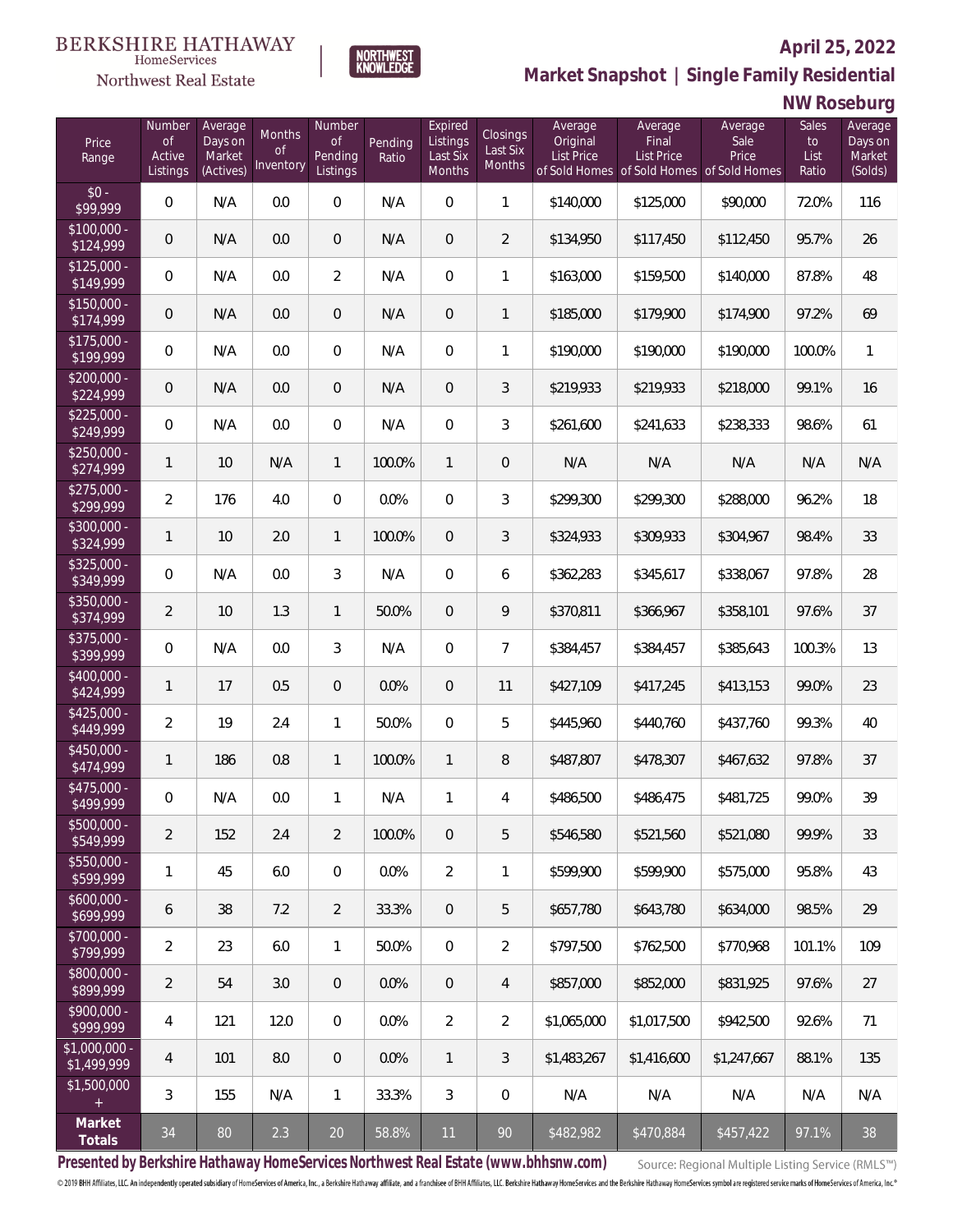

### **April 25, 2022**

**Market Snapshot | Single Family Residential**

### **SE Roseburg**

| Price<br>Range                | Number<br>$\circ f$<br>Active<br>Listings | Average<br>Days on<br>Market<br>(Actives) | Months<br>Οf<br>Inventory | Number<br><b>of</b><br>Pending<br>Listings | Pending<br>Ratio | Expired<br>Listings<br>Last Six<br><b>Months</b> | Closings<br>Last Six<br>Months | Average<br>Original<br><b>List Price</b> | Average<br>Final<br><b>List Price</b> | Average<br>Sale<br>Price<br>of Sold Homes of Sold Homes of Sold Homes | Sales<br>to<br>List<br>Ratio | Average<br>Days on<br>Market<br>(Solds) |
|-------------------------------|-------------------------------------------|-------------------------------------------|---------------------------|--------------------------------------------|------------------|--------------------------------------------------|--------------------------------|------------------------------------------|---------------------------------------|-----------------------------------------------------------------------|------------------------------|-----------------------------------------|
| $$0 -$<br>\$99,999            | 0                                         | N/A                                       | 0.0                       | $\overline{0}$                             | N/A              | $\overline{0}$                                   | $\mathbf{1}$                   | \$118,000                                | \$99,900                              | \$85,000                                                              | 85.1%                        | 182                                     |
| $$100,000 -$<br>\$124,999     | $\mathbf 0$                               | N/A                                       | 0.0                       | $\overline{0}$                             | N/A              | $\mathbf{1}$                                     | $\mathbf{1}$                   | \$169,000                                | \$149,900                             | \$120,000                                                             | 80.1%                        | 123                                     |
| $$125,000 -$<br>\$149,999     | 0                                         | N/A                                       | 0.0                       | $\overline{0}$                             | N/A              | $\mathbf{0}$                                     | $\overline{2}$                 | \$134,500                                | \$134,500                             | \$129,500                                                             | 96.3%                        | 10                                      |
| $$150.000 -$<br>\$174,999     | $\mathbf{1}$                              | 3                                         | 2.0                       | $\mathbf{1}$                               | 100.0%           | $\overline{0}$                                   | 3                              | \$165,333                                | \$165,333                             | \$165,833                                                             | 100.3%                       | 4                                       |
| $$175,000 -$<br>\$199,999     | 1                                         | 321                                       | 3.0                       | $\mathbf{1}$                               | 100.0%           | $\overline{0}$                                   | $\overline{2}$                 | \$212,500                                | \$212,500                             | \$190,000                                                             | 89.4%                        | 9                                       |
| $$200,000 -$<br>\$224,999     | $\mathbf{1}$                              | $\overline{7}$                            | 1.2                       | 1                                          | 100.0%           | $\mathbf{1}$                                     | 5                              | \$234,680                                | \$226,780                             | \$207,300                                                             | 91.4%                        | 87                                      |
| $$225,000 -$<br>\$249,999     | 1                                         | 28                                        | 1.2                       | $\overline{2}$                             | 200.0%           | $\mathbf{1}$                                     | 5                              | \$236,980                                | \$231,860                             | \$238,600                                                             | 102.9%                       | 40                                      |
| $$250,000 -$<br>\$274,999     | $\overline{0}$                            | N/A                                       | 0.0                       | 2                                          | N/A              | $\overline{0}$                                   | $\mathfrak{Z}$                 | \$269,900                                | \$266,567                             | \$267,267                                                             | 100.3%                       | 9                                       |
| $$275,000 -$<br>\$299,999     | 0                                         | N/A                                       | 0.0                       | $\overline{2}$                             | N/A              | $\overline{2}$                                   | 5                              | \$284,560                                | \$284,560                             | \$282,380                                                             | 99.2%                        | 35                                      |
| $$300,000 -$<br>\$324,999     | $\mathbf{1}$                              | 3                                         | 1.2                       | $\mathbf{1}$                               | 100.0%           | $\overline{0}$                                   | 5                              | \$330,980                                | \$318,500                             | \$308,100                                                             | 96.7%                        | 77                                      |
| \$325,000 -<br>\$349,999      | 0                                         | N/A                                       | 0.0                       | $\boldsymbol{0}$                           | N/A              | $\overline{0}$                                   | 3                              | \$347,967                                | \$338,267                             | \$332,500                                                             | 98.3%                        | 41                                      |
| $$350,000 -$<br>\$374,999     | $\mathbf{1}$                              | 109                                       | 1.2                       | $\boldsymbol{0}$                           | 0.0%             | $\overline{0}$                                   | 5                              | \$368,140                                | \$365,140                             | \$362,580                                                             | 99.3%                        | 13                                      |
| $$375,000 -$<br>\$399,999     | 0                                         | N/A                                       | 0.0                       | 1                                          | N/A              | $\overline{0}$                                   | 5                              | \$406,760                                | \$391,460                             | \$389,960                                                             | 99.6%                        | 70                                      |
| \$400,000 -<br>\$424,999      | $\overline{2}$                            | 22                                        | 4.0                       | 1                                          | 50.0%            | $\overline{0}$                                   | $\mathfrak{Z}$                 | \$429,667                                | \$421,167                             | \$411,667                                                             | 97.7%                        | 67                                      |
| $$425,000 -$<br>\$449,999     | 0                                         | N/A                                       | 0.0                       | 1                                          | N/A              | $\overline{0}$                                   | $\overline{2}$                 | \$452,500                                | \$447,450                             | \$435,000                                                             | 97.2%                        | 47                                      |
| $$450,000 -$<br>\$474,999     | $\mathbf{1}$                              | 10                                        | 6.0                       | $\boldsymbol{0}$                           | 0.0%             | $\mathbf{1}$                                     | $\mathbf{1}$                   | \$474,900                                | \$474,900                             | \$457,000                                                             | 96.2%                        | 25                                      |
| $$475,000 -$<br>\$499,999     | 1                                         | 74                                        | N/A                       | 0                                          | 0.0%             | 0                                                | $\,0\,$                        | N/A                                      | N/A                                   | N/A                                                                   | N/A                          | N/A                                     |
| $$500,000 -$<br>\$549,999     | $\overline{0}$                            | N/A                                       | 0.0                       | $\overline{0}$                             | N/A              | $\overline{0}$                                   | $\mathbf{1}$                   | \$499,900                                | \$499,900                             | \$500,000                                                             | 100.0%                       | 3                                       |
| $$550,000 -$<br>\$599,999     | 0                                         | N/A                                       | 0.0                       | $\overline{0}$                             | N/A              | $\overline{0}$                                   | 1                              | \$599,900                                | \$599,900                             | \$580,000                                                             | 96.7%                        | 153                                     |
| $$600,000 -$<br>\$699,999     | $\mathbf{1}$                              | 54                                        | 6.0                       | $\overline{0}$                             | 0.0%             | $\overline{0}$                                   | $\mathbf{1}$                   | \$649,900                                | \$649,900                             | \$650,000                                                             | 100.0%                       | 23                                      |
| \$700,000 -<br>\$799,999      | 0                                         | N/A                                       | N/A                       | $\,0\,$                                    | N/A              | $\overline{0}$                                   | $\boldsymbol{0}$               | N/A                                      | N/A                                   | N/A                                                                   | N/A                          | N/A                                     |
| \$800,000 -<br>\$899,999      | $\overline{0}$                            | N/A                                       | N/A                       | $\overline{0}$                             | N/A              | $\overline{0}$                                   | $\overline{0}$                 | N/A                                      | N/A                                   | N/A                                                                   | N/A                          | N/A                                     |
| \$900,000 -<br>\$999,999      | 0                                         | N/A                                       | N/A                       | $\,0\,$                                    | N/A              | $\overline{0}$                                   | 0                              | N/A                                      | N/A                                   | N/A                                                                   | N/A                          | N/A                                     |
| $$1,000,000 -$<br>\$1,499,999 | $\mathbf 0$                               | N/A                                       | N/A                       | $\overline{0}$                             | N/A              | $\overline{0}$                                   | $\overline{0}$                 | N/A                                      | N/A                                   | N/A                                                                   | N/A                          | N/A                                     |
| \$1,500,000<br>$+$            | 0                                         | N/A                                       | N/A                       | $\overline{0}$                             | N/A              | $\overline{0}$                                   | 0                              | N/A                                      | N/A                                   | N/A                                                                   | N/A                          | N/A                                     |
| Market<br>Totals              | 11                                        | 59                                        | 1.2                       | 13                                         | 118.2%           | 6                                                | 54                             | \$315,920                                | \$309,793                             | \$303,285                                                             | 97.9%                        | 48                                      |

**NORTHWEST**<br>KNOWLEDGE

**Presented by Berkshire Hathaway HomeServices Northwest Real Estate (www.bhhsnw.com)**

Source: Regional Multiple Listing Service (RMLS™)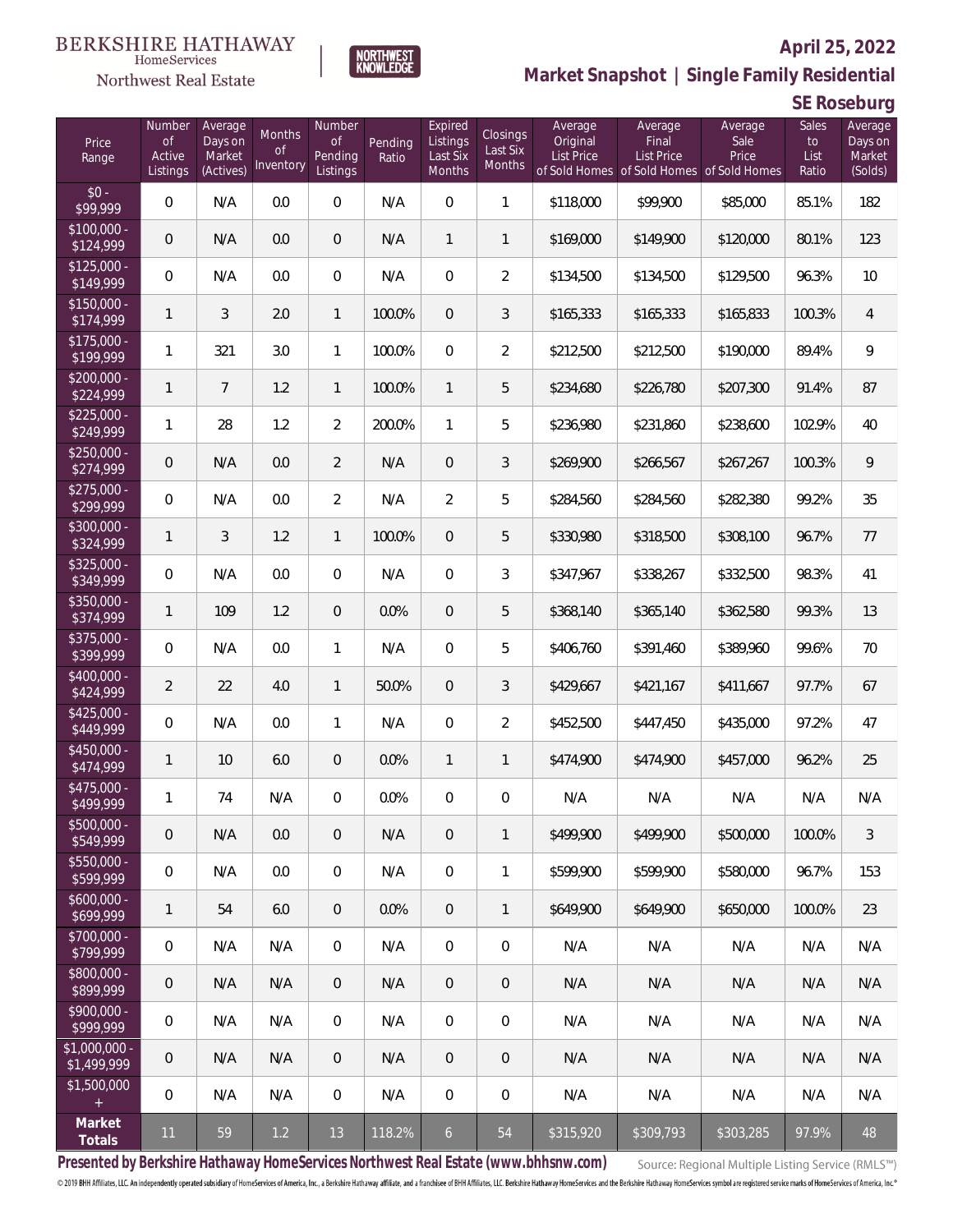

**NORTHWEST**<br>KNOWLEDGE

### Northwest Real Estate

**Market Snapshot | Single Family Residential**

### **SW Roseburg**

| Price<br>Range               | Number<br>of<br>Active<br>Listings | Average<br>Days on<br>Market<br>(Actives) | Months<br>0f<br>Inventory | Number<br><b>of</b><br>Pending<br>Listings | Pending<br>Ratio | Expired<br>Listings<br>Last Six<br>Months | Closings<br>Last Six<br><b>Months</b> | Average<br>Original<br><b>List Price</b> | Average<br>Final<br><b>List Price</b><br>of Sold Homes of Sold Homes of Sold Homes | Average<br>Sale<br>Price | Sales<br>to<br>List<br>Ratio | Average<br>Days on<br>Market<br>(Solds) |
|------------------------------|------------------------------------|-------------------------------------------|---------------------------|--------------------------------------------|------------------|-------------------------------------------|---------------------------------------|------------------------------------------|------------------------------------------------------------------------------------|--------------------------|------------------------------|-----------------------------------------|
| $$0 -$<br>\$99,999           | $\mathbf{0}$                       | N/A                                       | N/A                       | $\overline{0}$                             | N/A              | $\Omega$                                  | $\overline{0}$                        | N/A                                      | N/A                                                                                | N/A                      | N/A                          | N/A                                     |
| $$100,000 -$<br>\$124,999    | 0                                  | N/A                                       | 0.0                       | $\overline{0}$                             | N/A              | $\overline{0}$                            | $\mathbf{1}$                          | \$107,000                                | \$107,000                                                                          | \$107,000                | 100.0%                       | $\overline{0}$                          |
| $$125,000 -$<br>\$149,999    | $\overline{0}$                     | N/A                                       | N/A                       | $\overline{0}$                             | N/A              | $\overline{0}$                            | $\overline{0}$                        | N/A                                      | N/A                                                                                | N/A                      | N/A                          | N/A                                     |
| $$150,000 -$<br>\$174,999    | 0                                  | N/A                                       | N/A                       | $\overline{0}$                             | N/A              | $\overline{0}$                            | $\overline{0}$                        | N/A                                      | N/A                                                                                | N/A                      | N/A                          | N/A                                     |
| $$175,000 -$<br>\$199,999    | $\overline{0}$                     | N/A                                       | 0.0                       | $\mathbf{1}$                               | N/A              | $\overline{0}$                            | $\mathbf{1}$                          | \$199,000                                | \$199,000                                                                          | \$199,000                | 100.0%                       | 30                                      |
| $$200,000 -$<br>\$224,999    | 0                                  | N/A                                       | 0.0                       | $\overline{0}$                             | N/A              | $\overline{0}$                            | $\overline{2}$                        | \$212,500                                | \$212,500                                                                          | \$210,000                | 98.8%                        | 54                                      |
| $$225,000 -$<br>\$249,999    | $\overline{0}$                     | N/A                                       | 0.0                       | $\mathbf{1}$                               | N/A              | $\overline{0}$                            | 3                                     | \$231,300                                | \$236,300                                                                          | \$239,333                | 101.3%                       | 31                                      |
| $$250,000 -$<br>\$274,999    | 0                                  | N/A                                       | 0.0                       | $\overline{2}$                             | N/A              | $\mathbf{1}$                              | 8                                     | \$259,888                                | \$255,463                                                                          | \$260,250                | 101.9%                       | 54                                      |
| $$275,000 -$<br>\$299,999    | $\mathbf{1}$                       | 14                                        | 1.0                       | $\mathbf{1}$                               | 100.0%           | $\overline{0}$                            | 6                                     | \$302,367                                | \$289,883                                                                          | \$284,667                | 98.2%                        | 38                                      |
| $$300,000 -$<br>\$324,999    | $\mathbf{1}$                       | 238                                       | 0.9                       | $\mathbf{1}$                               | 100.0%           | $\overline{0}$                            | $7\overline{ }$                       | \$313,643                                | \$314,500                                                                          | \$313,286                | 99.6%                        | 36                                      |
| $$325,000 -$<br>\$349,999    | $\overline{0}$                     | N/A                                       | 0.0                       | 3                                          | N/A              | $\overline{0}$                            | $\overline{7}$                        | \$337,771                                | \$330,343                                                                          | \$333,000                | 100.8%                       | 24                                      |
| $$350,000 -$<br>\$374,999    | $\overline{0}$                     | N/A                                       | 0.0                       | $\overline{0}$                             | N/A              | $\overline{0}$                            | $7\overline{ }$                       | \$358,256                                | \$357,399                                                                          | \$362,429                | 101.4%                       | 9                                       |
| $$375,000 -$<br>\$399,999    | 1                                  | 76                                        | 1.0                       | $\mathfrak{Z}$                             | 300.0%           | $\overline{0}$                            | 6                                     | \$399,800                                | \$397,317                                                                          | \$382,833                | 96.4%                        | 36                                      |
| $$400,000 -$<br>\$424,999    | $\overline{2}$                     | 22                                        | 4.0                       | $\overline{0}$                             | 0.0%             | $\overline{0}$                            | 3                                     | \$401,667                                | \$401,667                                                                          | \$413,333                | 102.9%                       | 13                                      |
| $$425,000 -$<br>\$449,999    | $\overline{0}$                     | N/A                                       | 0.0                       | $\overline{0}$                             | N/A              | $\overline{0}$                            | 3                                     | \$442,933                                | \$442,933                                                                          | \$439,133                | 99.1%                        | 23                                      |
| $$450,000 -$<br>\$474,999    | 0                                  | N/A                                       | 0.0                       | $\mathbf{1}$                               | N/A              | $\overline{0}$                            | $\mathfrak{Z}$                        | \$454,997                                | \$466,330                                                                          | \$456,997                | 98.0%                        | $\overline{7}$                          |
| $$475,000 -$<br>\$499,999    | 1                                  | 18                                        | 2.0                       | $\overline{0}$                             | 0.0%             | $\overline{0}$                            | 3                                     | \$466,300                                | \$466,300                                                                          | \$487,167                | 104.5%                       | 10                                      |
| $$500,000 -$<br>\$549,999    | 0                                  | N/A                                       | 0.0                       | $\overline{0}$                             | N/A              | $\overline{0}$                            | 3                                     | \$515,667                                | \$507,667                                                                          | \$525,000                | 103.4%                       | 25                                      |
| $$550,000 -$<br>\$599,999    | 1                                  | 11                                        | 3.0                       | $\overline{a}$                             | 200.0%           | $\mathbf 0$                               | $\overline{2}$                        | \$637,000                                | \$599,000                                                                          | \$585,750                | 97.8%                        | 63                                      |
| $$600,000 -$<br>\$699,999    | 3                                  | 20                                        | 3.0                       | $\overline{2}$                             | 66.7%            | $\overline{0}$                            | 6                                     | \$668,100                                | \$650,117                                                                          | \$650,467                | 100.1%                       | 45                                      |
| $$700,000 -$<br>\$799,999    | $\overline{0}$                     | N/A                                       | 0.0                       | $\mathbf 0$                                | N/A              | $\overline{2}$                            | 4                                     | \$740,950                                | \$740,950                                                                          | \$743,600                | 100.4%                       | 12                                      |
| $$800,000 -$<br>\$899,999    | $\overline{2}$                     | 53                                        | 12.0                      | $\overline{0}$                             | 0.0%             | $\overline{0}$                            | $\mathbf{1}$                          | \$979,000                                | \$899,000                                                                          | \$850,000                | 94.5%                        | 75                                      |
| \$900,000 -<br>\$999,999     | $\mathbf 0$                        | N/A                                       | N/A                       | $\overline{0}$                             | N/A              | $\mathbf 0$                               | 0                                     | N/A                                      | N/A                                                                                | N/A                      | N/A                          | N/A                                     |
| \$1,000,000 -<br>\$1,499,999 | $\overline{2}$                     | 149                                       | 12.0                      | $\overline{0}$                             | 0.0%             | $\overline{0}$                            | $\mathbf{1}$                          | \$1,300,000                              | \$1,350,000                                                                        | \$1,200,000              | 88.9%                        | 48                                      |
| \$1,500,000<br>$+$           | 1                                  | 41                                        | N/A                       | $\mathbf 0$                                | 0.0%             | $\overline{2}$                            | 0                                     | N/A                                      | N/A                                                                                | N/A                      | N/A                          | N/A                                     |
| Market<br>Totals             | 15                                 | 60                                        | 1.2                       | $17$                                       | 113.3%           | $5\overline{)}$                           | $77 \,$                               | \$417,595                                | \$412,840                                                                          | \$411,112                | 99.6%                        | 31                                      |

**Presented by Berkshire Hathaway HomeServices Northwest Real Estate (www.bhhsnw.com)**

Source: Regional Multiple Listing Service (RMLS™)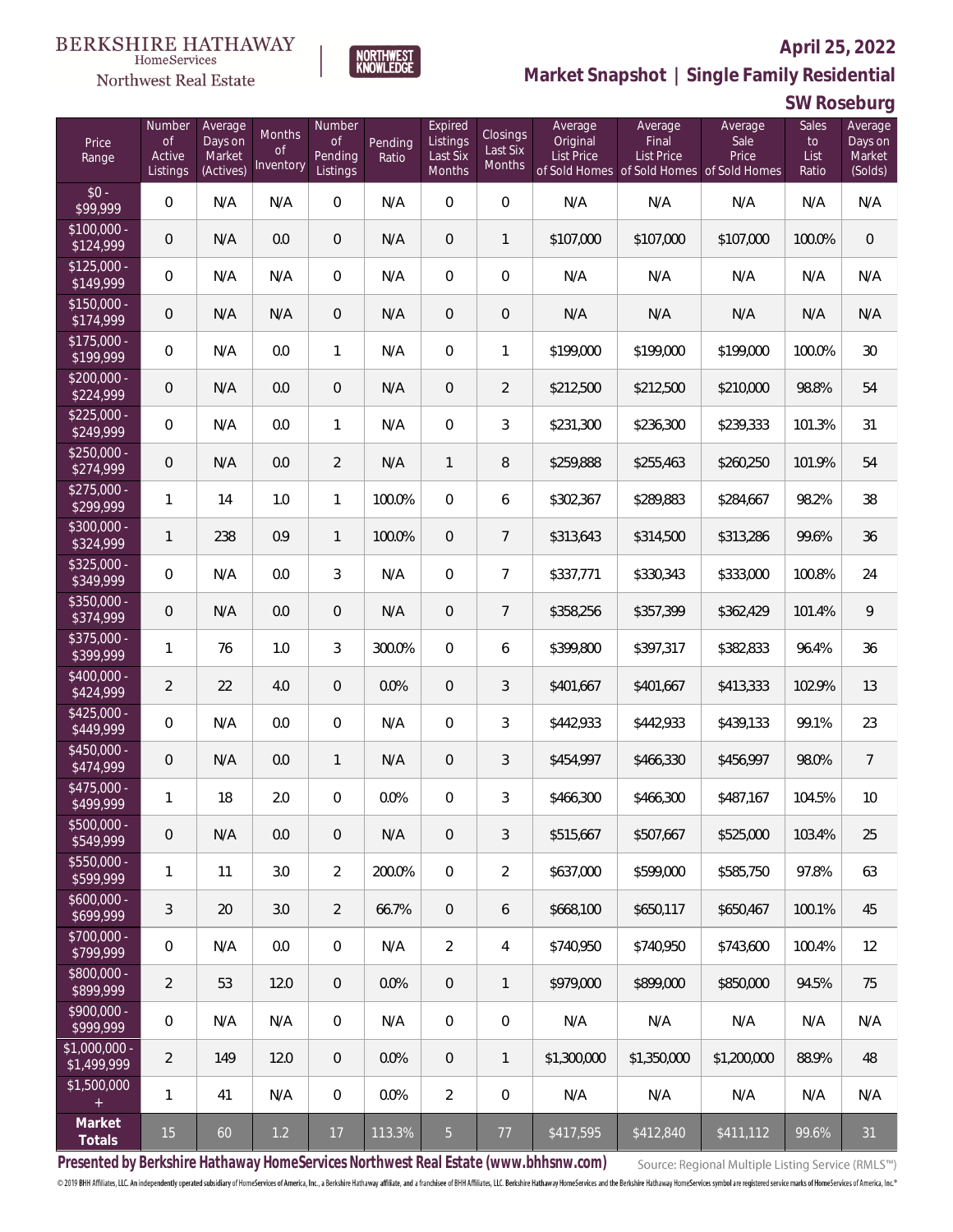



### **April 25, 2022**

**Market Snapshot | Single Family Residential**

**Glide**

| Price<br>Range                | Number<br><b>of</b><br>Active<br>Listings | Average<br>Days on<br>Market<br>(Actives) | Months<br><sub>of</sub><br>Inventory | Number<br><b>of</b><br>Pending<br>Listings | Pending<br>Ratio | Expired<br>Listings<br>Last Six<br>Months | <b>Closings</b><br>Last Six<br>Months | Average<br>Original<br><b>List Price</b> | Average<br>Final<br>List Price<br>of Sold Homes of Sold Homes of Sold Homes | Average<br>Sale<br>Price | Sales<br>to<br>List<br>Ratio | Average<br>Days on<br>Market<br>(Solds) |
|-------------------------------|-------------------------------------------|-------------------------------------------|--------------------------------------|--------------------------------------------|------------------|-------------------------------------------|---------------------------------------|------------------------------------------|-----------------------------------------------------------------------------|--------------------------|------------------------------|-----------------------------------------|
| $$0 -$<br>\$99,999            | $\mathbf 0$                               | N/A                                       | N/A                                  | $\mathbf 0$                                | N/A              | $\mathbf 0$                               | 0                                     | N/A                                      | N/A                                                                         | N/A                      | N/A                          | N/A                                     |
| $$100,000 -$<br>\$124,999     | 0                                         | N/A                                       | N/A                                  | $\mathbf 0$                                | N/A              | $\boldsymbol{0}$                          | $\mathbf 0$                           | N/A                                      | N/A                                                                         | N/A                      | N/A                          | N/A                                     |
| $$125,000 -$<br>\$149,999     | $\mathbf 0$                               | N/A                                       | N/A                                  | $\boldsymbol{0}$                           | N/A              | $\boldsymbol{0}$                          | $\mathbf 0$                           | N/A                                      | N/A                                                                         | N/A                      | N/A                          | N/A                                     |
| $$150,000 -$<br>\$174,999     | 1                                         | 307                                       | N/A                                  | $\mathbf 0$                                | 0.0%             | $\boldsymbol{0}$                          | $\mathbf 0$                           | N/A                                      | N/A                                                                         | N/A                      | N/A                          | N/A                                     |
| $$175,000 -$<br>\$199,999     | $\mathbf 0$                               | N/A                                       | 0.0                                  | $\mathbf{1}$                               | N/A              | $\boldsymbol{0}$                          | 1                                     | \$200,000                                | \$200,000                                                                   | \$192,000                | 96.0%                        | $\overline{7}$                          |
| $$200,000 -$<br>\$224,999     | 1                                         | 24                                        | N/A                                  | $\mathbf 0$                                | 0.0%             | $\boldsymbol{0}$                          | $\mathsf{O}\xspace$                   | N/A                                      | N/A                                                                         | N/A                      | N/A                          | N/A                                     |
| $$225,000 -$<br>\$249,999     | $\mathbf 0$                               | N/A                                       | 0.0                                  | $\mathbf 0$                                | N/A              | $\mathbf 0$                               | 3                                     | \$247,967                                | \$234,633                                                                   | \$233,500                | 99.5%                        | 9                                       |
| $$250,000 -$<br>\$274,999     | 1                                         | 40                                        | 6.0                                  | $\mathbf 0$                                | 0.0%             | $\boldsymbol{0}$                          | $\mathbf{1}$                          | \$267,000                                | \$267,000                                                                   | \$267,000                | 100.0%                       | $\mathbf 0$                             |
| $$275,000 -$<br>\$299,999     | $\mathbf 0$                               | N/A                                       | 0.0                                  | $\boldsymbol{0}$                           | N/A              | $\mathbf 0$                               | 1                                     | \$269,900                                | \$269,900                                                                   | \$275,000                | 101.9%                       | $\mathfrak{Z}$                          |
| \$300,000 -<br>\$324,999      | 0                                         | N/A                                       | 0.0                                  | $\mathbf 0$                                | N/A              | $\mathbf{1}$                              | $\mathbf{1}$                          | \$299,900                                | \$299,900                                                                   | \$305,000                | 101.7%                       | 11                                      |
| $$325,000 -$<br>\$349,999     | $\overline{0}$                            | N/A                                       | 0.0                                  | $\overline{0}$                             | N/A              | $\mathbf 0$                               | 1                                     | \$360,000                                | \$349,900                                                                   | \$335,000                | 95.7%                        | 58                                      |
| $$350,000 -$<br>\$374,999     | 0                                         | N/A                                       | 0.0                                  | $\mathbf 0$                                | N/A              | $\boldsymbol{0}$                          | $\mathbf{1}$                          | \$353,500                                | \$353,500                                                                   | \$353,500                | 100.0%                       | $\mathbf 0$                             |
| $$375,000 -$<br>\$399,999     | 1                                         | 33                                        | 6.0                                  | $\overline{0}$                             | 0.0%             | $\mathbf 0$                               | 1                                     | \$374,900                                | \$374,900                                                                   | \$375,900                | 100.3%                       | 4                                       |
| $$400,000 -$<br>\$424,999     | $\mathbf 0$                               | N/A                                       | 0.0                                  | $\mathbf 0$                                | N/A              | $\boldsymbol{0}$                          | $\overline{2}$                        | \$419,000                                | \$412,000                                                                   | \$402,500                | 97.7%                        | 34                                      |
| $$425,000 -$<br>\$449,999     | $\mathbf 0$                               | N/A                                       | 0.0                                  | $\mathbf 0$                                | N/A              | $\mathbf 0$                               | 1                                     | \$399,900                                | \$399,900                                                                   | \$425,000                | 106.3%                       | 3                                       |
| $$450,000 -$<br>\$474,999     | 1                                         | 34                                        | 3.0                                  | $\mathbf 0$                                | 0.0%             | $\mathbf 0$                               | $\overline{2}$                        | \$474,500                                | \$467,500                                                                   | \$460,000                | 98.4%                        | 36                                      |
| $$475,000 -$<br>\$499,999     | 1                                         | 41                                        | 2.0                                  | 0                                          | 0.0%             | $\mathbf 0$                               | 3                                     | \$508,133                                | \$504,800                                                                   | \$493,467                | 97.8%                        | 15                                      |
| $$500,000 -$<br>\$549,999     | 0                                         | N/A                                       | 0.0                                  | $\mathbf 0$                                | N/A              | $\mathbf 0$                               | 3                                     | \$507,333                                | \$507,333                                                                   | \$510,000                | 100.5%                       | 37                                      |
| $$550,000 -$<br>\$599,999     | 0                                         | N/A                                       | 0.0                                  | $\overline{0}$                             | N/A              | $\boldsymbol{0}$                          | $\overline{2}$                        | \$492,450                                | \$524,500                                                                   | \$575,000                | 109.6%                       | $\overline{7}$                          |
| $$600,000 -$<br>\$699,999     | 1                                         | 31                                        | 6.0                                  | $\mathbf 0$                                | 0.0%             | $\overline{0}$                            | $\mathbf{1}$                          | \$699,900                                | \$699,900                                                                   | \$693,400                | 99.1%                        | 48                                      |
| $$700,000 -$<br>\$799,999     | 4                                         | 58                                        | 8.0                                  | $\mathbf{1}$                               | 25.0%            | $\overline{0}$                            | 3                                     | \$790,633                                | \$763,967                                                                   | \$752,333                | 98.5%                        | 55                                      |
| \$800,000 -<br>\$899,999      | 0                                         | N/A                                       | 0.0                                  | $\mathbf{1}$                               | N/A              | $\overline{0}$                            | $\mathbf{1}$                          | \$800,000                                | \$800,000                                                                   | \$815,000                | 101.9%                       | $\overline{4}$                          |
| $$900,000 -$<br>\$999,999     | 1                                         | 27                                        | N/A                                  | $\boldsymbol{0}$                           | 0.0%             | $\boldsymbol{0}$                          | $\mathbf 0$                           | N/A                                      | N/A                                                                         | N/A                      | N/A                          | N/A                                     |
| $$1,000,000 -$<br>\$1,499,999 | 1                                         | 34                                        | 6.0                                  | $\mathbf 0$                                | 0.0%             | $\overline{0}$                            | $\mathbf{1}$                          | \$1,300,000                              | \$1,300,000                                                                 | \$1,220,000              | 93.8%                        | 74                                      |
| \$1,500,000<br>$\pm$          | $\overline{2}$                            | 68                                        | N/A                                  | $\mathbf{1}$                               | 50.0%            | $\overline{2}$                            | 0                                     | N/A                                      | N/A                                                                         | N/A                      | N/A                          | N/A                                     |
| Market<br>Totals              | 15                                        | 63                                        | 3.1                                  | $\overline{4}$                             | 26.7%            | $\overline{3}$                            | 29                                    | \$491,693                                | \$488,107                                                                   | \$486,197                | 99.6%                        | 25                                      |

**Presented by Berkshire Hathaway HomeServices Northwest Real Estate (www.bhhsnw.com)**

Source: Regional Multiple Listing Service (RMLS™)

and in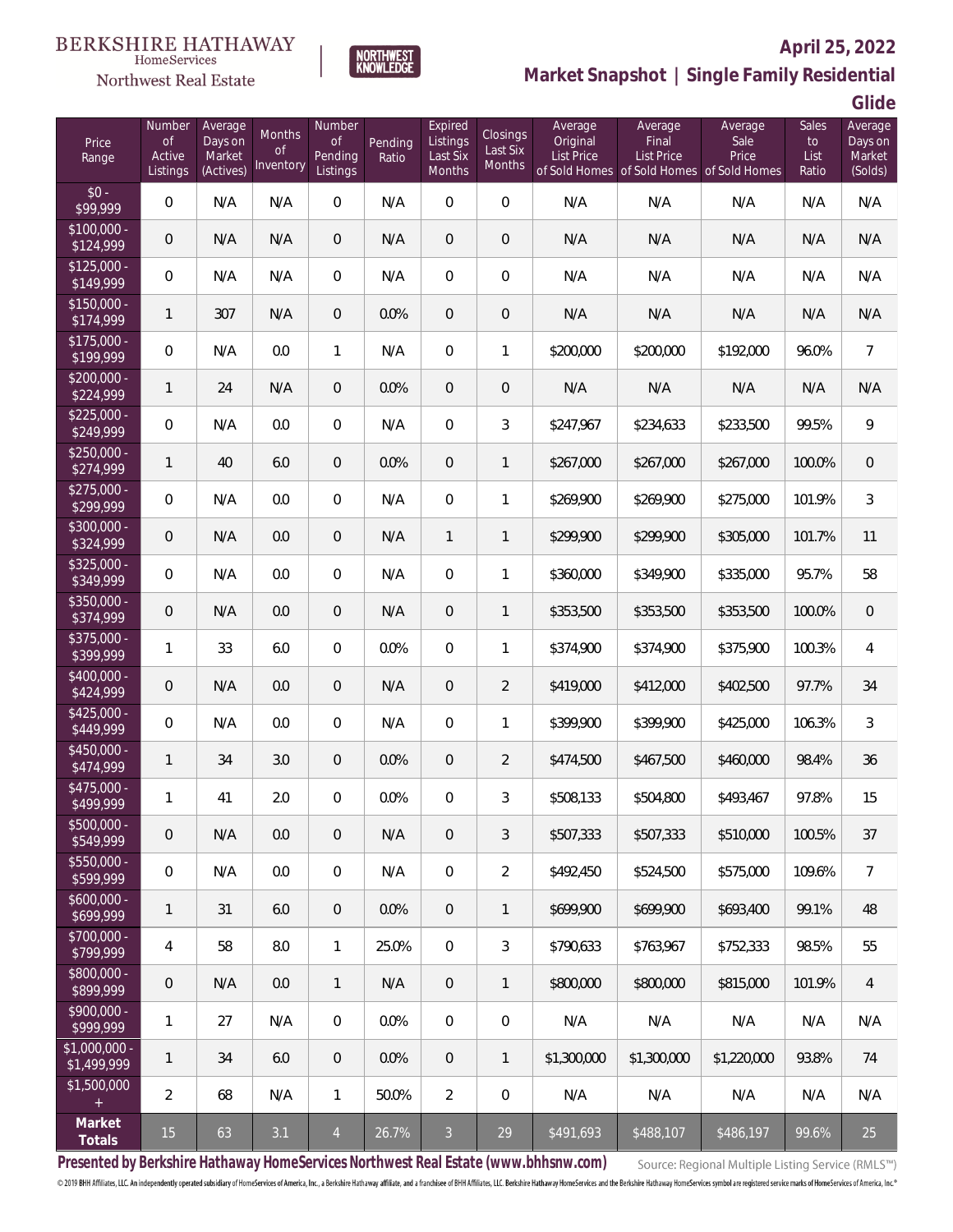#### **BERKSHIRE HATHAWAY**  $\label{lem:sevices} \textsc{Home} \textsc{Service} \textsc{s}$

### Northwest Real Estate



### **April 25, 2022 Market Snapshot | Single Family Residential**

**Sutherlin**

| Price<br>Range                | Number<br><b>of</b><br>Active<br>Listings | Average<br>Days on<br>Market<br>(Actives) | Months<br>Οf<br>Inventory | Number<br><b>of</b><br>Pending<br>Listings | Pending<br>Ratio | Expired<br>Listings<br>Last Six<br>Months | Closings<br>Last Six<br>Months | Average<br>Original<br>List Price | Average<br>Final<br>List Price<br>of Sold Homes of Sold Homes of Sold Homes | Average<br>Sale<br>Price | Sales<br>to<br>List<br>Ratio | Average<br>Days on<br>Market<br>(Solds) |
|-------------------------------|-------------------------------------------|-------------------------------------------|---------------------------|--------------------------------------------|------------------|-------------------------------------------|--------------------------------|-----------------------------------|-----------------------------------------------------------------------------|--------------------------|------------------------------|-----------------------------------------|
| $$0 -$<br>$\sqrt{$99.999}$    | $\overline{0}$                            | N/A                                       | 0.0                       | $\overline{0}$                             | N/A              | $\overline{0}$                            | 1                              | \$100,000                         | \$100,000                                                                   | \$85,000                 | 85.0%                        | 186                                     |
| $$100,000 -$<br>\$124,999     | $\overline{0}$                            | N/A                                       | 0.0                       | $\overline{0}$                             | N/A              | $\overline{0}$                            | 3                              | \$131,600                         | \$128,267                                                                   | \$113,333                | 88.4%                        | 76                                      |
| $$125,000 -$<br>\$149,999     | 0                                         | N/A                                       | 0.0                       | $\overline{0}$                             | N/A              | $\overline{0}$                            | $\overline{2}$                 | \$170,000                         | \$170,000                                                                   | \$132,500                | 77.9%                        | 43                                      |
| $$150,000 -$<br>\$174,999     | 1                                         | $\overline{4}$                            | 1.5                       | $\overline{0}$                             | 0.0%             | $\overline{0}$                            | $\overline{4}$                 | \$182,225                         | \$164,725                                                                   | \$155,750                | 94.6%                        | 39                                      |
| $$175,000 -$<br>\$199,999     | 0                                         | N/A                                       | 0.0                       | 4                                          | N/A              | 1                                         | 3                              | \$206,300                         | \$189,333                                                                   | \$185,550                | 98.0%                        | 62                                      |
| $$200,000 -$<br>\$224,999     | $\overline{0}$                            | N/A                                       | 0.0                       | $\mathbf{1}$                               | N/A              | $\overline{0}$                            | 3                              | \$225,163                         | \$218,500                                                                   | \$211,167                | 96.6%                        | 9                                       |
| $$225,000 -$<br>\$249,999     | 0                                         | N/A                                       | 0.0                       | $\mathbf{1}$                               | N/A              | $\overline{0}$                            | 4                              | \$235,750                         | \$235,750                                                                   | \$236,000                | 100.1%                       | 48                                      |
| $$250,000 -$<br>\$274,999     | 1                                         | 29                                        | 1.0                       | $\mathbf{1}$                               | 100.0%           | $\overline{0}$                            | 6                              | \$260,783                         | \$259,950                                                                   | \$260,500                | 100.2%                       | 13                                      |
| $$275,000 -$<br>\$299,999     | $\overline{2}$                            | 9                                         | 2.4                       | $\overline{2}$                             | 100.0%           | $\overline{0}$                            | 5                              | \$293,960                         | \$290,960                                                                   | \$286,180                | 98.4%                        | 10                                      |
| \$300,000 -<br>\$324,999      | 1                                         | 56                                        | 0.4                       | $\mathbf{1}$                               | 100.0%           | $\overline{0}$                            | 16                             | \$319,750                         | \$312,306                                                                   | \$315,022                | 100.9%                       | 35                                      |
| \$325,000 -<br>\$349,999      | 1                                         | 20                                        | 0.5                       | $\overline{2}$                             | 200.0%           | $\overline{0}$                            | 13                             | \$336,869                         | \$336,100                                                                   | \$337,862                | 100.5%                       | 16                                      |
| $$350,000 -$<br>\$374,999     | 1                                         | 25                                        | 0.8                       | $\overline{4}$                             | 400.0%           | $\mathbf{1}$                              | 8                              | \$368,600                         | \$360,469                                                                   | \$358,688                | 99.5%                        | 36                                      |
| $$375,000 -$<br>\$399,999     | 0                                         | N/A                                       | 0.0                       | 4                                          | N/A              | 1                                         | 6                              | \$388,133                         | \$383,133                                                                   | \$388,983                | 101.5%                       | 28                                      |
| \$400,000 -<br>\$424,999      | 1                                         | 5                                         | 1.2                       | $\mathbf{1}$                               | 100.0%           | $\overline{0}$                            | 5                              | \$432,560                         | \$424,460                                                                   | \$415,360                | 97.9%                        | 41                                      |
| $$425,000 -$<br>\$449,999     | $\overline{2}$                            | 36                                        | 2.0                       | $\mathbf{1}$                               | 50.0%            | $\overline{0}$                            | 6                              | \$456,917                         | \$448,467                                                                   | \$438,067                | 97.7%                        | 34                                      |
| $$450,000 -$<br>\$474,999     | $\overline{0}$                            | N/A                                       | 0.0                       | $\overline{2}$                             | N/A              | $\overline{0}$                            | $\overline{7}$                 | \$454,571                         | \$454,571                                                                   | \$460,086                | 101.2%                       | 30                                      |
| \$475,000 -<br>\$499,999      | $\boldsymbol{0}$                          | N/A                                       | $0.0\,$                   | $\mathbf{1}$                               | N/A              | $\overline{0}$                            | 7                              | \$466,243                         | \$466,243                                                                   | \$480,311                | 103.0%                       | 25                                      |
| $$500,000 -$<br>\$549,999     | 1                                         | 30                                        | 1.2                       | $\theta$                                   | 0.0%             | $\mathbf{1}$                              | 5                              | \$509,800                         | \$519.798                                                                   | \$520,000                | 100.0%                       | 26                                      |
| $$550,000 -$<br>\$599,999     | 0                                         | N/A                                       | 0.0                       | 3                                          | N/A              | $\mathbf 0$                               | 3                              | \$571,333                         | \$564,667                                                                   | \$564,667                | 100.0%                       | 23                                      |
| $$600,000 -$<br>\$699,999     | $\mathbf 0$                               | N/A                                       | 0.0                       | $\overline{2}$                             | N/A              | $\theta$                                  | 6                              | \$651,000                         | \$646,000                                                                   | \$644,000                | 99.7%                        | 48                                      |
| \$700,000 -<br>\$799,999      | 0                                         | N/A                                       | 0.0                       | $\mathbf 0$                                | N/A              | $\mathbf 0$                               | $\overline{2}$                 | \$737,000                         | \$732,000                                                                   | \$737,500                | 100.8%                       | 35                                      |
| \$800,000 -<br>\$899,999      | $\mathbf 0$                               | N/A                                       | N/A                       | $\overline{0}$                             | N/A              | $\theta$                                  | $\mathbf 0$                    | N/A                               | N/A                                                                         | N/A                      | N/A                          | N/A                                     |
| \$900,000 -<br>\$999,999      | $\boldsymbol{0}$                          | N/A                                       | 0.0                       | $\mathbf 0$                                | N/A              | $\mathbf 0$                               | $\mathbf{1}$                   | \$950,000                         | \$950,000                                                                   | \$950,000                | 100.0%                       | 14                                      |
| $$1,000,000 -$<br>\$1,499,999 | $\mathbf 0$                               | N/A                                       | 0.0                       | $\mathbf{1}$                               | N/A              | $\theta$                                  | $\mathbf{1}$                   | \$1,200,000                       | \$1,200,000                                                                 | \$1,195,000              | 99.6%                        | 42                                      |
| \$1,500,000<br>$+$            | 1                                         | 75                                        | N/A                       | $\overline{0}$                             | 0.0%             | $\mathbf 0$                               | $\mathbf 0$                    | N/A                               | N/A                                                                         | N/A                      | N/A                          | N/A                                     |
| Market<br>Totals              | 12                                        | 28                                        | 0.6                       | 31                                         | 258.3%           | $\overline{4}$                            | 117                            | \$382,491                         | \$378,250                                                                   | \$377,290                | 99.7%                        | 32                                      |

**Presented by Berkshire Hathaway HomeServices Northwest Real Estate (www.bhhsnw.com)**

Source: Regional Multiple Listing Service (RMLS™)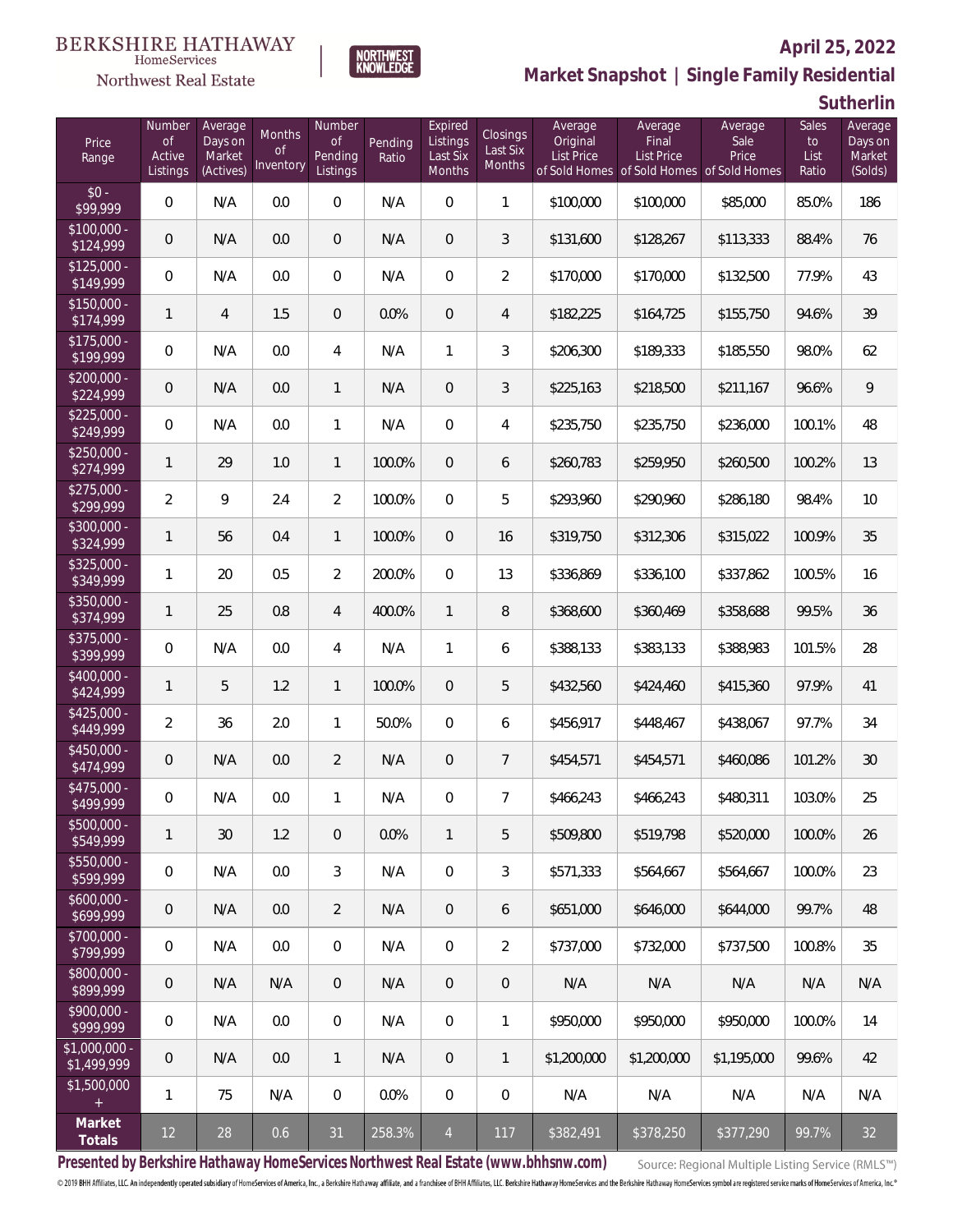### Northwest Real Estate



### **April 25, 2022 Market Snapshot | Single Family Residential**

**Winston**

| Price<br>Range               | Number<br><b>of</b><br>Active<br>Listings | Average<br>Days on<br>Market<br>(Actives) | Months<br>Οf<br>Inventory | Number<br>0f<br>Pending<br>Listings | Pending<br>Ratio | Expired<br>Listings<br>Last Six<br>Months | Closings<br>Last Six<br>Months | Average<br>Original<br><b>List Price</b> | Average<br>Final<br><b>List Price</b><br>of Sold Homes of Sold Homes of Sold Homes | Average<br>Sale<br>Price | Sales<br>to<br>List<br>Ratio | Average<br>Days on<br>Market<br>(Solds) |
|------------------------------|-------------------------------------------|-------------------------------------------|---------------------------|-------------------------------------|------------------|-------------------------------------------|--------------------------------|------------------------------------------|------------------------------------------------------------------------------------|--------------------------|------------------------------|-----------------------------------------|
| $$0 -$<br>\$99,999           | $\overline{0}$                            | N/A                                       | 0.0                       | $\Omega$                            | N/A              | $\Omega$                                  | $\overline{4}$                 | \$88,184                                 | \$85,344                                                                           | \$75,094                 | 88.0%                        | 75                                      |
| $$100,000 -$<br>\$124,999    | $\overline{0}$                            | N/A                                       | N/A                       | $\overline{0}$                      | N/A              | $\overline{0}$                            | $\overline{0}$                 | N/A                                      | N/A                                                                                | N/A                      | N/A                          | N/A                                     |
| $$125,000 -$<br>\$149,999    | $\overline{0}$                            | N/A                                       | 0.0                       | $\mathbf{1}$                        | N/A              | $\overline{0}$                            | 3                              | \$143,233                                | \$141,567                                                                          | \$132,667                | 93.7%                        | 46                                      |
| $$150,000 -$<br>\$174,999    | $\overline{0}$                            | N/A                                       | 0.0                       | $\overline{2}$                      | N/A              | $\overline{0}$                            | $\overline{2}$                 | \$153,500                                | \$153,500                                                                          | \$157,000                | 102.3%                       | $\overline{7}$                          |
| $$175,000 -$<br>\$199,999    | 0                                         | N/A                                       | 0.0                       | $\overline{0}$                      | N/A              | $\overline{0}$                            | $\overline{2}$                 | \$194,250                                | \$194,250                                                                          | \$190,000                | 97.8%                        | 16                                      |
| $$200,000 -$<br>\$224,999    | $\overline{0}$                            | N/A                                       | 0.0                       | $\overline{0}$                      | N/A              | $\mathbf{1}$                              | $\mathbf{1}$                   | \$239,900                                | \$239,900                                                                          | \$220,300                | 91.8%                        | 21                                      |
| $$225,000 -$<br>\$249,999    | $\overline{2}$                            | 371                                       | 1.5                       | $\overline{2}$                      | 100.0%           | $\overline{0}$                            | 8                              | \$234,850                                | \$233,613                                                                          | \$239,938                | 102.7%                       | $\overline{7}$                          |
| $$250,000 -$<br>\$274,999    | 1                                         | 38                                        | 1.2                       | $\overline{0}$                      | 0.0%             | $\mathbf{1}$                              | 5                              | \$254,180                                | \$260,180                                                                          | \$261,231                | 100.4%                       | 16                                      |
| $$275,000 -$<br>\$299,999    | 3                                         | 24                                        | 1.6                       | 5                                   | 166.7%           | $\overline{0}$                            | 11                             | \$295,236                                | \$289,782                                                                          | \$287,945                | 99.4%                        | 26                                      |
| $$300,000 -$<br>\$324,999    | $\theta$                                  | N/A                                       | 0.0                       | $\overline{0}$                      | N/A              | $\overline{0}$                            | $\overline{7}$                 | \$325,971                                | \$317,529                                                                          | \$317,329                | 99.9%                        | 38                                      |
| $$325,000 -$<br>\$349,999    | $\overline{2}$                            | 50                                        | 0.7                       | $\mathbf{1}$                        | 50.0%            | $\Omega$                                  | 17                             | \$339,509                                | \$338,621                                                                          | \$337,162                | 99.6%                        | 30                                      |
| $$350,000 -$<br>\$374,999    | $\overline{0}$                            | N/A                                       | 0.0                       | $\overline{2}$                      | N/A              | $\overline{0}$                            | 13                             | \$358,577                                | \$357,038                                                                          | \$359,708                | 100.7%                       | 24                                      |
| $$375,000 -$<br>\$399,999    | $\overline{0}$                            | N/A                                       | 0.0                       | $\overline{4}$                      | N/A              | $\overline{0}$                            | $\overline{4}$                 | \$379,950                                | \$384,950                                                                          | \$388,075                | 100.8%                       | 46                                      |
| $$400,000 -$<br>\$424,999    | $\overline{0}$                            | N/A                                       | 0.0                       | $\mathbf{1}$                        | N/A              | $\mathbf{1}$                              | $\mathfrak{Z}$                 | \$444,667                                | \$438,000                                                                          | \$419,333                | 95.7%                        | 20                                      |
| $$425,000 -$<br>\$449,999    | 3                                         | 28                                        | 6.0                       | $\overline{2}$                      | 66.7%            | $\Omega$                                  | $\mathfrak{Z}$                 | \$483,133                                | \$447,800                                                                          | \$444,833                | 99.3%                        | 62                                      |
| $$450,000 -$<br>\$474,999    | $\overline{2}$                            | 27                                        | 6.0                       | $\overline{0}$                      | 0.0%             | $\overline{0}$                            | $\overline{2}$                 | \$459,450                                | \$459,450                                                                          | \$456,500                | 99.4%                        | 48                                      |
| $$475,000 -$<br>\$499,999    | 1                                         | 14                                        | 6.0                       | $\mathbf{1}$                        | 100.0%           | $\overline{0}$                            | 1                              | \$525,000                                | \$500,000                                                                          | \$495,250                | 99.1%                        | 61                                      |
| $$500,000 -$<br>\$549,999    | $\overline{2}$                            | 125                                       | 12.0                      | $\overline{0}$                      | 0.0%             | $\mathbf 0$                               | $\mathbf{1}$                   | \$525,000                                | \$525,000                                                                          | \$530,000                | 101.0%                       | 11                                      |
| $$550,000 -$<br>\$599,999    | 1                                         | 6                                         | 6.0                       | $\mathbf 0$                         | 0.0%             | $\mathbf 0$                               | 1                              | \$679,900                                | \$629,000                                                                          | \$587,000                | 93.3%                        | 101                                     |
| $$600,000 -$<br>\$699,999    | $\mathbf 0$                               | N/A                                       | N/A                       | $\overline{0}$                      | N/A              | $\mathbf{1}$                              | $\mathbf 0$                    | N/A                                      | N/A                                                                                | N/A                      | N/A                          | N/A                                     |
| $$700,000 -$<br>\$799,999    | $\,0\,$                                   | N/A                                       | N/A                       | $\mathbf 0$                         | N/A              | $\mathbf 0$                               | $\mathbf 0$                    | N/A                                      | N/A                                                                                | N/A                      | N/A                          | N/A                                     |
| \$800,000 -<br>\$899,999     | 1                                         | 305                                       | 6.0                       | $\overline{0}$                      | 0.0%             | 0                                         | 1                              | \$850,000                                | \$850,000                                                                          | \$860,000                | 101.2%                       | 16                                      |
| $$900,000 -$<br>\$999,999    | $\,0\,$                                   | N/A                                       | 0.0                       | $\mathbf 0$                         | N/A              | $\mathbf{1}$                              | $\mathbf{1}$                   | \$1,350,000                              | \$1,100,000                                                                        | \$905,000                | 82.3%                        | 313                                     |
| \$1,000,000 -<br>\$1,499,999 | $\mathfrak{Z}$                            | 649                                       | 6.0                       | $\overline{1}$                      | 33.3%            | $\overline{0}$                            | $\mathfrak{Z}$                 | \$1,466,667                              | \$1,340,000                                                                        | \$1,248,333              | 93.2%                        | 135                                     |
| \$1,500,000<br>$\pm$         | 4                                         | 171                                       | N/A                       | $\mathbf 0$                         | 0.0%             | $\mathbf 0$                               | $\mathbf 0$                    | N/A                                      | N/A                                                                                | N/A                      | N/A                          | N/A                                     |
| Market<br>Totals             | 25                                        | 172                                       | 1.6                       | 22                                  | 88.0%            | $5\phantom{.}$                            | 93                             | \$369,700                                | \$359,352                                                                          | \$352,850                | 98.2%                        | 37                                      |

**Presented by Berkshire Hathaway HomeServices Northwest Real Estate (www.bhhsnw.com)**

Source: Regional Multiple Listing Service (RMLS™)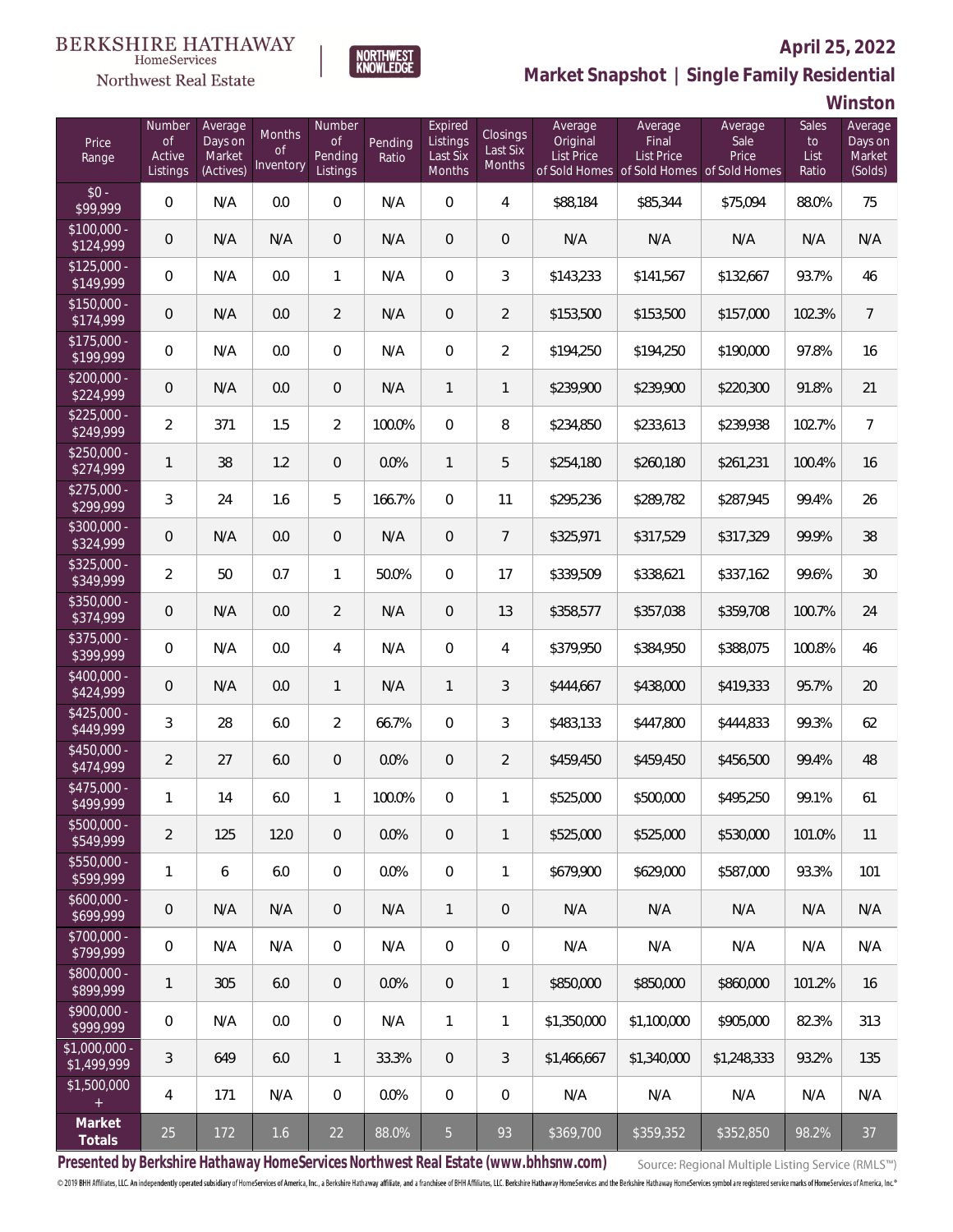

### **April 25, 2022**

**Market Snapshot | Single Family Residential**

### **Myrtle Creek**

| Price<br>Range                   | Number<br><b>of</b><br>Active<br>Listings | Average<br>Days on<br>Market<br>(Actives) | Months<br>Οf<br>Inventory | Number<br>of<br>Pending<br>Listings | Pending<br>Ratio | Expired<br>Listings<br>Last Six<br>Months | <b>Closings</b><br>Last Six<br>Months | Average<br>Original<br><b>List Price</b> | Average<br>Final<br>List Price<br>of Sold Homes of Sold Homes of Sold Homes | Average<br>Sale<br>Price | Sales<br>to<br>List<br>Ratio | Average<br>Days on<br>Market<br>(Solds) |
|----------------------------------|-------------------------------------------|-------------------------------------------|---------------------------|-------------------------------------|------------------|-------------------------------------------|---------------------------------------|------------------------------------------|-----------------------------------------------------------------------------|--------------------------|------------------------------|-----------------------------------------|
| $$0 -$<br>$\sqrt{$99.999}$       | 0                                         | N/A                                       | 0.0                       | 1                                   | N/A              | $\Omega$                                  | $\overline{4}$                        | \$103,450                                | \$85,450                                                                    | \$81,250                 | 95.1%                        | 108                                     |
| $$100,000 -$<br>\$124,999        | $\overline{0}$                            | N/A                                       | 0.0                       | 1                                   | N/A              | $\mathbf{1}$                              | $\overline{7}$                        | \$136,500                                | \$133,143                                                                   | \$116,743                | 87.7%                        | 56                                      |
| $$125,000 -$<br>\$149,999        | 3                                         | 49                                        | 3.6                       | 1                                   | 33.3%            | $\overline{2}$                            | 5                                     | \$144,980                                | \$138,960                                                                   | \$133,900                | 96.4%                        | 50                                      |
| $$150,000 -$<br>\$174,999        | $\mathbf{1}$                              | 226                                       | 1.0                       | 1                                   | 100.0%           | $\mathbf{1}$                              | 6                                     | \$195,317                                | \$176,317                                                                   | \$160,833                | 91.2%                        | 36                                      |
| $$175,000 -$<br>$\sqrt{199.999}$ | 5                                         | 27                                        | 1.9                       | $\overline{2}$                      | 40.0%            | $\overline{2}$                            | 16                                    | \$204,156                                | \$196,194                                                                   | \$188,188                | 95.9%                        | 61                                      |
| $$200,000 -$<br>\$224,999        | $\overline{2}$                            | 159                                       | 1.3                       | 3                                   | 150.0%           | $\mathbf{1}$                              | 9                                     | \$221,100                                | \$214,656                                                                   | \$207,889                | 96.8%                        | 53                                      |
| $$225,000 -$<br>\$249,999        | $\overline{2}$                            | 79                                        | 0.9                       | $\overline{2}$                      | 100.0%           | $\overline{2}$                            | 13                                    | \$241,992                                | \$237,992                                                                   | \$235,377                | 98.9%                        | 50                                      |
| $$250,000 -$<br>\$274,999        | 3                                         | 19                                        | 1.5                       | 5                                   | 166.7%           | $\overline{2}$                            | 12                                    | \$281,367                                | \$268,900                                                                   | \$260,271                | 96.8%                        | 59                                      |
| $$275,000 -$<br>\$299,999        | 5                                         | 70                                        | 2.3                       | 9                                   | 180.0%           | 3                                         | 13                                    | \$295,832                                | \$291,063                                                                   | \$284,923                | 97.9%                        | 39                                      |
| $$300,000 -$<br>\$324,999        | $\overline{4}$                            | 74                                        | 4.0                       | $\overline{2}$                      | 50.0%            | $\overline{0}$                            | 6                                     | \$318,167                                | \$310,650                                                                   | \$309,617                | 99.7%                        | 54                                      |
| \$325,000 -<br>\$349,999         | 4                                         | 38                                        | 6.0                       | $\overline{0}$                      | 0.0%             | $\mathbf{1}$                              | 4                                     | \$367,225                                | \$339,725                                                                   | \$331,225                | 97.5%                        | 60                                      |
| $$350,000 -$<br>\$374,999        | $\overline{2}$                            | 48                                        | 1.5                       | $\overline{2}$                      | 100.0%           | $\overline{2}$                            | $\, 8$                                | \$367,725                                | \$363,975                                                                   | \$362,000                | 99.5%                        | 54                                      |
| $$375,000 -$<br>\$399,999        | 3                                         | 162                                       | 1.8                       | 3                                   | 100.0%           | $\overline{0}$                            | 10                                    | \$407,350                                | \$394,740                                                                   | \$388,440                | 98.4%                        | 60                                      |
| \$400,000 -<br>\$424,999         | 0                                         | N/A                                       | 0.0                       | $\overline{0}$                      | N/A              | $\overline{0}$                            | 6                                     | \$423,317                                | \$419,983                                                                   | \$411,417                | 98.0%                        | 66                                      |
| $$425,000 -$<br>\$449,999        | 3                                         | 22                                        | 4.5                       | $\overline{2}$                      | 66.7%            | $\mathbf{1}$                              | 4                                     | \$449,500                                | \$445,750                                                                   | \$431,250                | 96.7%                        | 33                                      |
| $$450,000 -$<br>\$474,999        | 1                                         | 123                                       | 6.0                       | $\overline{0}$                      | 0.0%             | $\overline{1}$                            | 1                                     | \$475,000                                | \$475,000                                                                   | \$470,000                | 98.9%                        | $\overline{4}$                          |
| $$475,000 -$<br>\$499,999        | $\boldsymbol{0}$                          | N/A                                       | $0.0\,$                   | 0                                   | N/A              | $\overline{0}$                            | $\overline{2}$                        | \$520,000                                | \$495,000                                                                   | \$482,500                | 97.5%                        | 29                                      |
| $$500,000 -$<br>\$549,999        | 0                                         | N/A                                       | N/A                       | $\overline{0}$                      | N/A              | $\overline{0}$                            | $\overline{0}$                        | N/A                                      | N/A                                                                         | N/A                      | N/A                          | N/A                                     |
| $$550,000 -$<br>\$599,999        | 1                                         | 54                                        | 6.0                       | $\mathbf{1}$                        | 100.0%           | $\overline{0}$                            | $\mathbf{1}$                          | \$625,000                                | \$575,000                                                                   | \$575,000                | 100.0%                       | 101                                     |
| $$600,000 -$<br>\$699,999        | $\overline{2}$                            | 51                                        | 6.0                       | $\mathbf{1}$                        | 50.0%            | $\overline{0}$                            | $\overline{2}$                        | \$765,000                                | \$690,000                                                                   | \$640,000                | 92.8%                        | 156                                     |
| \$700,000 -<br>\$799,999         | 4                                         | 264                                       | N/A                       | $\mathbf{1}$                        | 25.0%            | $\mathbf{1}$                              | $\mathbf 0$                           | N/A                                      | N/A                                                                         | N/A                      | N/A                          | N/A                                     |
| \$800,000 -<br>\$899,999         | $\mathsf{O}\xspace$                       | N/A                                       | N/A                       | $\mathbf{1}$                        | N/A              | $\mathbf{0}$                              | $\overline{0}$                        | N/A                                      | N/A                                                                         | N/A                      | N/A                          | N/A                                     |
| \$900,000 -<br>\$999,999         | 1                                         | 389                                       | N/A                       | $\overline{0}$                      | 0.0%             | $\mathbf{1}$                              | $\mathbf 0$                           | N/A                                      | N/A                                                                         | N/A                      | N/A                          | N/A                                     |
| $$1,000,000 -$<br>\$1,499,999    | 1                                         | 105                                       | 6.0                       | $\mathbf{1}$                        | 100.0%           | $\overline{0}$                            | $\mathbf{1}$                          | \$1,825,000                              | \$1,275,000                                                                 | \$1,250,000              | 98.0%                        | 526                                     |
| \$1,500,000<br>$+$               | 1                                         | 16                                        | N/A                       | $\overline{0}$                      | 0.0%             | $\boldsymbol{0}$                          | 0                                     | N/A                                      | N/A                                                                         | N/A                      | N/A                          | N/A                                     |
| Market<br>Totals                 | 48                                        | 90                                        | 2.2                       | 39                                  | 81.3%            | 21                                        | 130                                   | \$300,898                                | \$286,784                                                                   | \$278,787                | 97.2%                        | 59                                      |

**NORTHWEST**<br>KNOWLEDGE

**Presented by Berkshire Hathaway HomeServices Northwest Real Estate (www.bhhsnw.com)**

Source: Regional Multiple Listing Service (RMLS™)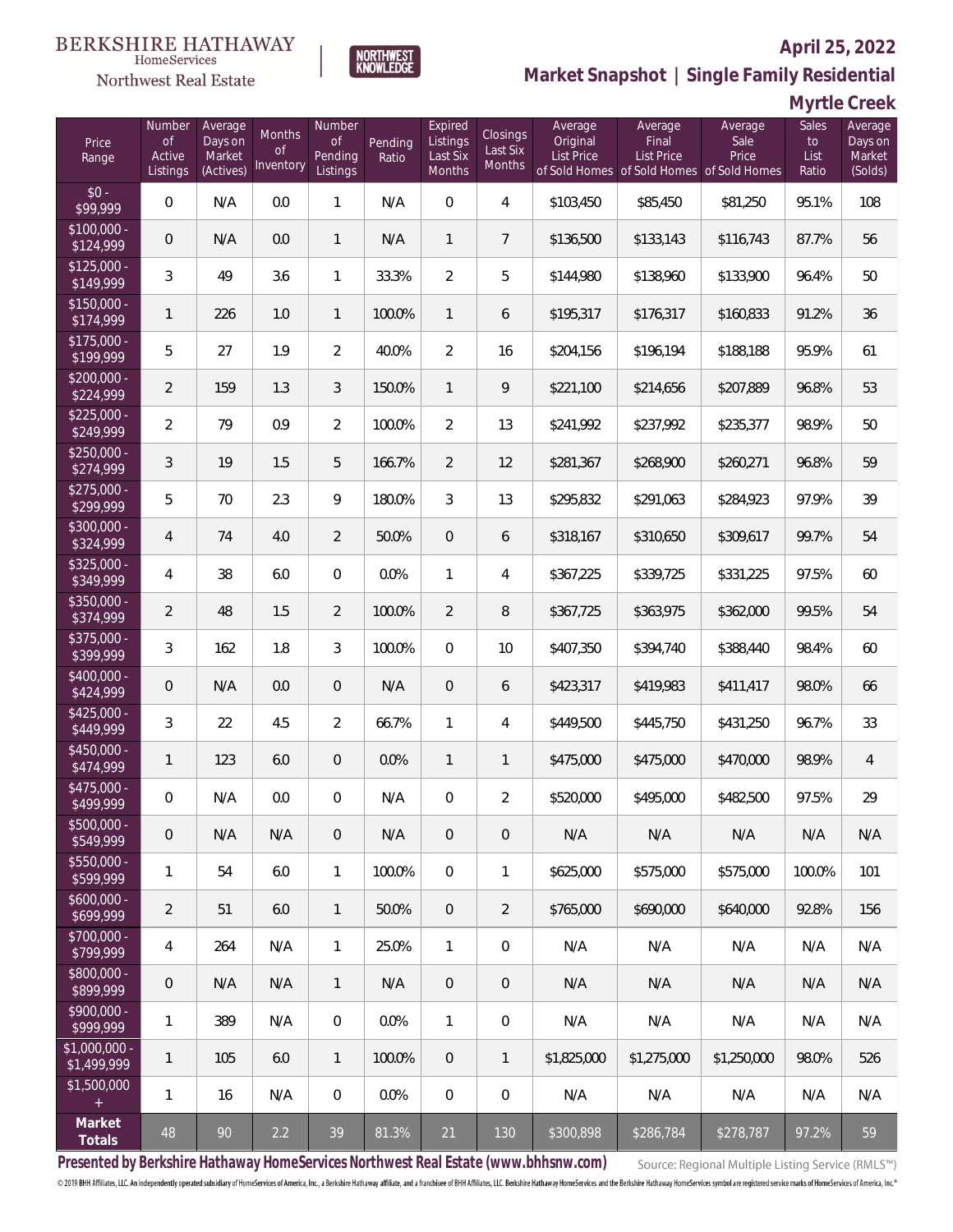

**NORTHWEST**<br>KNOWLEDGE

Northwest Real Estate

# **Market Snapshot | Single Family Residential**

| Green District |  |
|----------------|--|
|                |  |

| Price<br>Range                | Number<br><b>of</b><br>Active<br>Listings | Average<br>Days on<br>Market<br>(Actives) | Months<br>Οf<br>Inventory | Number<br><b>of</b><br>Pending<br>Listings | Pending<br>Ratio | Expired<br>Listings<br>Last Six<br>Months | Closings<br>Last Six<br>Months | Average<br>Original<br>List Price | Average<br>Final<br>List Price<br>of Sold Homes of Sold Homes of Sold Homes | Average<br>Sale<br>Price | Sales<br>to<br>List<br>Ratio | Average<br>Days on<br>Market<br>(Solds) |
|-------------------------------|-------------------------------------------|-------------------------------------------|---------------------------|--------------------------------------------|------------------|-------------------------------------------|--------------------------------|-----------------------------------|-----------------------------------------------------------------------------|--------------------------|------------------------------|-----------------------------------------|
| $$0 -$<br>\$99,999            | $\overline{0}$                            | N/A                                       | 0.0                       | $\overline{0}$                             | N/A              | $\overline{0}$                            | 1                              | \$90,000                          | \$90,000                                                                    | \$85,555                 | 95.1%                        | 12                                      |
| \$100,000 -<br>\$124,999      | $\overline{0}$                            | N/A                                       | 0.0                       | $\overline{0}$                             | N/A              | $\overline{0}$                            | 1                              | \$114,900                         | \$114,900                                                                   | \$103,200                | 89.8%                        | 34                                      |
| $$125,000 -$<br>\$149,999     | 0                                         | N/A                                       | N/A                       | $\mathbf{1}$                               | N/A              | $\overline{0}$                            | $\overline{0}$                 | N/A                               | N/A                                                                         | N/A                      | N/A                          | N/A                                     |
| $$150,000 -$<br>\$174,999     | $\overline{0}$                            | N/A                                       | 0.0                       | $\mathbf{1}$                               | N/A              | $\overline{0}$                            | 1                              | \$179,000                         | \$175,000                                                                   | \$172,000                | 98.3%                        | 14                                      |
| $$175,000 -$<br>\$199,999     | 0                                         | N/A                                       | N/A                       | $\mathbf{1}$                               | N/A              | $\overline{0}$                            | $\overline{0}$                 | N/A                               | N/A                                                                         | N/A                      | N/A                          | N/A                                     |
| $$200,000 -$<br>\$224,999     | $\overline{0}$                            | N/A                                       | 0.0                       | $\overline{0}$                             | N/A              | $\overline{0}$                            | $\overline{2}$                 | \$237,500                         | \$237,500                                                                   | \$214,000                | 90.1%                        | 17                                      |
| $$225,000 -$<br>\$249,999     | 0                                         | N/A                                       | 0.0                       | 3                                          | N/A              | $\overline{0}$                            | 5                              | \$230,460                         | \$230,460                                                                   | \$239,200                | 103.8%                       | 33                                      |
| $$250,000 -$<br>\$274,999     | $\overline{0}$                            | N/A                                       | 0.0                       | 3                                          | N/A              | $\mathbf{1}$                              | 10                             | \$260,170                         | \$257,460                                                                   | \$262,600                | 102.0%                       | 16                                      |
| $$275,000 -$<br>\$299,999     | 1                                         | 23                                        | 0.4                       | $7\overline{ }$                            | 700.0%           | $\mathbf{1}$                              | 16                             | \$295,156                         | \$291,419                                                                   | \$286,875                | 98.4%                        | 29                                      |
| \$300,000 -<br>\$324,999      | 1                                         | 10                                        | 0.8                       | $\overline{2}$                             | 200.0%           | $\overline{0}$                            | 8                              | \$315,238                         | \$313,363                                                                   | \$308,375                | 98.4%                        | 49                                      |
| \$325,000 -<br>\$349,999      | 3                                         | 30                                        | 3.0                       | $\mathbf{1}$                               | 33.3%            | $\overline{0}$                            | 6                              | \$344,133                         | \$341,133                                                                   | \$342,150                | 100.3%                       | 30                                      |
| $$350,000 -$<br>\$374,999     | 1                                         | 25                                        | 1.0                       | $\overline{4}$                             | 400.0%           | $\overline{0}$                            | 6                              | \$353,900                         | \$359,250                                                                   | \$358,042                | 99.7%                        | 13                                      |
| \$375,000 -<br>\$399,999      | 0                                         | N/A                                       | 0.0                       | 3                                          | N/A              | $\overline{2}$                            | 6                              | \$377,967                         | \$377,050                                                                   | \$381,250                | 101.1%                       | 28                                      |
| \$400,000 -<br>\$424,999      | $\mathbf 0$                               | N/A                                       | 0.0                       | $\mathbf{1}$                               | N/A              | $\mathbf{1}$                              | 1                              | \$410,000                         | \$410,000                                                                   | \$420,000                | 102.4%                       | 13                                      |
| $$425,000 -$<br>\$449,999     | 0                                         | N/A                                       | N/A                       | $\mathbf{1}$                               | N/A              | $\overline{0}$                            | $\mathbf 0$                    | N/A                               | N/A                                                                         | N/A                      | N/A                          | N/A                                     |
| $$450,000 -$<br>\$474,999     | $\overline{0}$                            | N/A                                       | 0.0                       | $\overline{0}$                             | N/A              | $\overline{0}$                            | 1                              | \$449,900                         | \$449,900                                                                   | \$450,000                | 100.0%                       | 6                                       |
| \$475,000 -<br>\$499,999      | $\boldsymbol{0}$                          | N/A                                       | $0.0\,$                   | 0                                          | N/A              | $\overline{0}$                            | 1                              | \$495,000                         | \$495,000                                                                   | \$483,900                | 97.8%                        | 48                                      |
| $$500,000 -$<br>\$549,999     | 0                                         | N/A                                       | N/A                       | $\theta$                                   | N/A              | $\theta$                                  | $\overline{0}$                 | N/A                               | N/A                                                                         | N/A                      | N/A                          | N/A                                     |
| $$550,000 -$<br>\$599,999     | 0                                         | N/A                                       | N/A                       | $\mathbf{1}$                               | N/A              | $\mathbf 0$                               | $\mathbf 0$                    | N/A                               | N/A                                                                         | N/A                      | N/A                          | N/A                                     |
| $$600,000 -$<br>\$699,999     | $\overline{2}$                            | $\overline{7}$                            | N/A                       | $\overline{0}$                             | 0.0%             | $\overline{0}$                            | $\mathbf 0$                    | N/A                               | N/A                                                                         | N/A                      | N/A                          | N/A                                     |
| \$700,000 -<br>\$799,999      | $\boldsymbol{0}$                          | N/A                                       | 0.0                       | $\mathbf 0$                                | N/A              | $\mathbf 0$                               | 1                              | \$675,000                         | \$675,000                                                                   | \$726,000                | 107.6%                       | 5                                       |
| \$800,000 -<br>\$899,999      | 1                                         | 180                                       | N/A                       | $\overline{0}$                             | 0.0%             | $\mathbf{0}$                              | $\sqrt{a}$                     | N/A                               | N/A                                                                         | N/A                      | N/A                          | N/A                                     |
| \$900,000 -<br>\$999,999      | 0                                         | N/A                                       | N/A                       | $\mathbf 0$                                | N/A              | $\boldsymbol{0}$                          | $\boldsymbol{0}$               | N/A                               | N/A                                                                         | N/A                      | N/A                          | N/A                                     |
| $$1,000,000 -$<br>\$1,499,999 | $\theta$                                  | N/A                                       | 0.0                       | $\overline{0}$                             | N/A              | $\overline{0}$                            | $\mathbf{1}$                   | \$1,299,999                       | \$1,270,000                                                                 | \$1,100,000              | 86.6%                        | 218                                     |
| \$1,500,000<br>$+$            | 0                                         | N/A                                       | 0.0                       | $\mathbf{1}$                               | N/A              | $\overline{0}$                            | $\mathbf{1}$                   | \$3,500,000                       | \$3,325,000                                                                 | \$3,000,000              | 90.2%                        | 238                                     |
| Market<br>Totals              | 9                                         | 38                                        | 0.8                       | $30\,$                                     | 333.3%           | $5\phantom{.}$                            | 68                             | \$369,753                         | \$365,307                                                                   | \$357,887                | 98.0%                        | 33                                      |

**Presented by Berkshire Hathaway HomeServices Northwest Real Estate (www.bhhsnw.com)**

Source: Regional Multiple Listing Service (RMLS™)